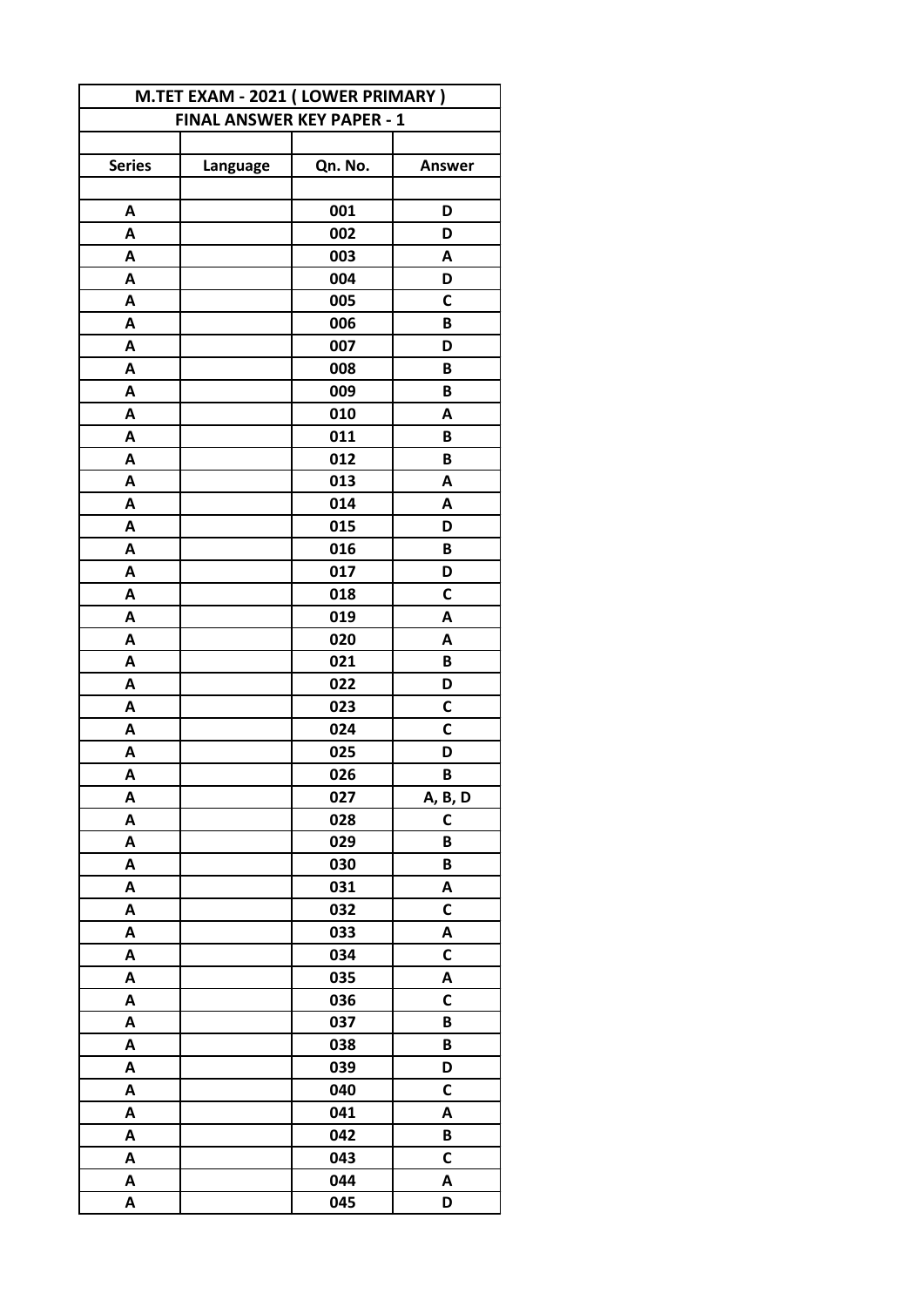| A                         | 046 | D            |
|---------------------------|-----|--------------|
| A                         | 047 | $\mathbf C$  |
| A                         | 048 | D            |
| A                         | 049 | A            |
| Α                         | 050 | Α            |
| A                         | 051 | C            |
| Α                         | 052 | Α            |
| A                         | 053 | Α            |
| A                         | 054 | D            |
| A                         | 055 | $\mathsf C$  |
| $\boldsymbol{\mathsf{A}}$ | 056 | B            |
| A                         | 057 | $\mathsf{C}$ |
| A                         | 058 | B            |
| A                         | 059 | $\mathbf c$  |
| A                         | 060 | D            |
| $\boldsymbol{\mathsf{A}}$ | 061 | D            |
| A                         | 062 | A            |
| A                         | 063 | A            |
| A                         | 064 | B            |
| Α                         | 065 | C            |
| A                         | 066 | B            |
| A                         | 067 | B            |
| A                         | 068 | D            |
| A                         | 069 | C            |
| A                         | 070 | C            |
| Α                         | 071 | B            |
| A                         | 072 | C            |
| A                         | 073 | B            |
| A                         | 074 | C            |
| A                         | 075 | B            |
| $\overline{\mathsf{A}}$   | 076 | C            |
| A                         | 077 | D            |
| A                         | 078 | D            |
| A                         | 079 | B            |
| A                         | 080 | $\mathsf{C}$ |
| A                         | 081 | C            |
| A                         | 082 | A            |
| A                         | 083 | C            |
| A                         | 084 | Α            |
| A                         | 085 | D            |
| Α                         | 086 | C            |
| A                         | 087 | D            |
| Α                         | 088 | C            |
| A                         | 089 | B            |
| A                         | 090 | D            |
| Α                         | 091 | B            |
| A                         | 092 | D            |
| A                         | 093 | A            |
| A                         | 094 | B            |
| Α                         | 095 | B            |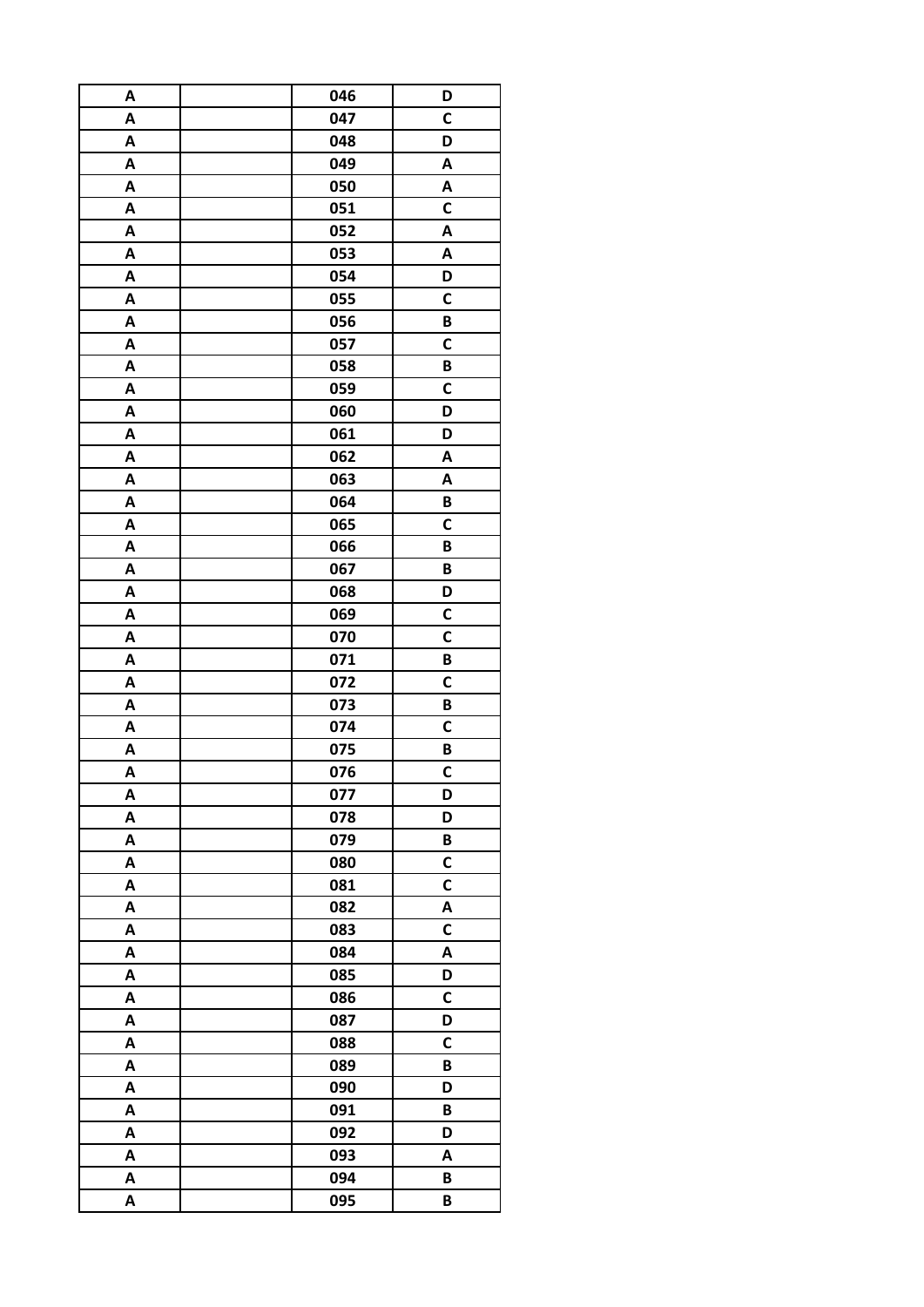| A |   | 096 | B            |
|---|---|-----|--------------|
| A |   | 097 | D            |
| A |   | 098 | A            |
| A |   | 099 | D            |
| A |   | 100 | B            |
| A |   | 101 | B            |
| A |   | 102 | D            |
| A |   | 103 | D            |
| A |   | 104 | D            |
| A |   | 105 | D            |
| A |   | 106 | C            |
| Α |   | 107 | D            |
| A |   | 108 | A            |
| A |   | 109 | $\mathsf{C}$ |
| A |   | 110 | D            |
| A |   | 111 | C            |
| A |   | 112 | D            |
| A |   | 113 | C            |
| A |   | 114 | B            |
| A |   | 115 | A            |
| A |   | 116 | D            |
| A |   | 117 | B            |
| A |   | 118 | B            |
| A |   | 119 | D            |
| A |   | 120 | C            |
| A | K | 121 | B            |
| A | К | 122 | C            |
| A | K | 123 | D            |
| A | K | 124 | A            |
| A | K | 125 | C            |
| A | K | 126 | B            |
| A | K | 127 | B            |
| A | K | 128 | D            |
| A | K | 129 | C            |
| A | K | 130 | $\mathsf{C}$ |
| A | K | 131 | A            |
| Α | K | 132 | A            |
| A | K | 133 | $\mathsf{C}$ |
| A | K | 134 | D            |
| A | K | 135 | D            |
| A | K | 136 | B            |
| A | K | 137 | $\mathsf{C}$ |
| A | K | 138 | D            |
| A | K | 139 | D            |
| A | K | 140 | A            |
| A | K | 141 | A            |
| A | K | 142 | $\pmb B$     |
| A | K | 143 | D            |
| A | K | 144 | A            |
| A | K | 145 | B            |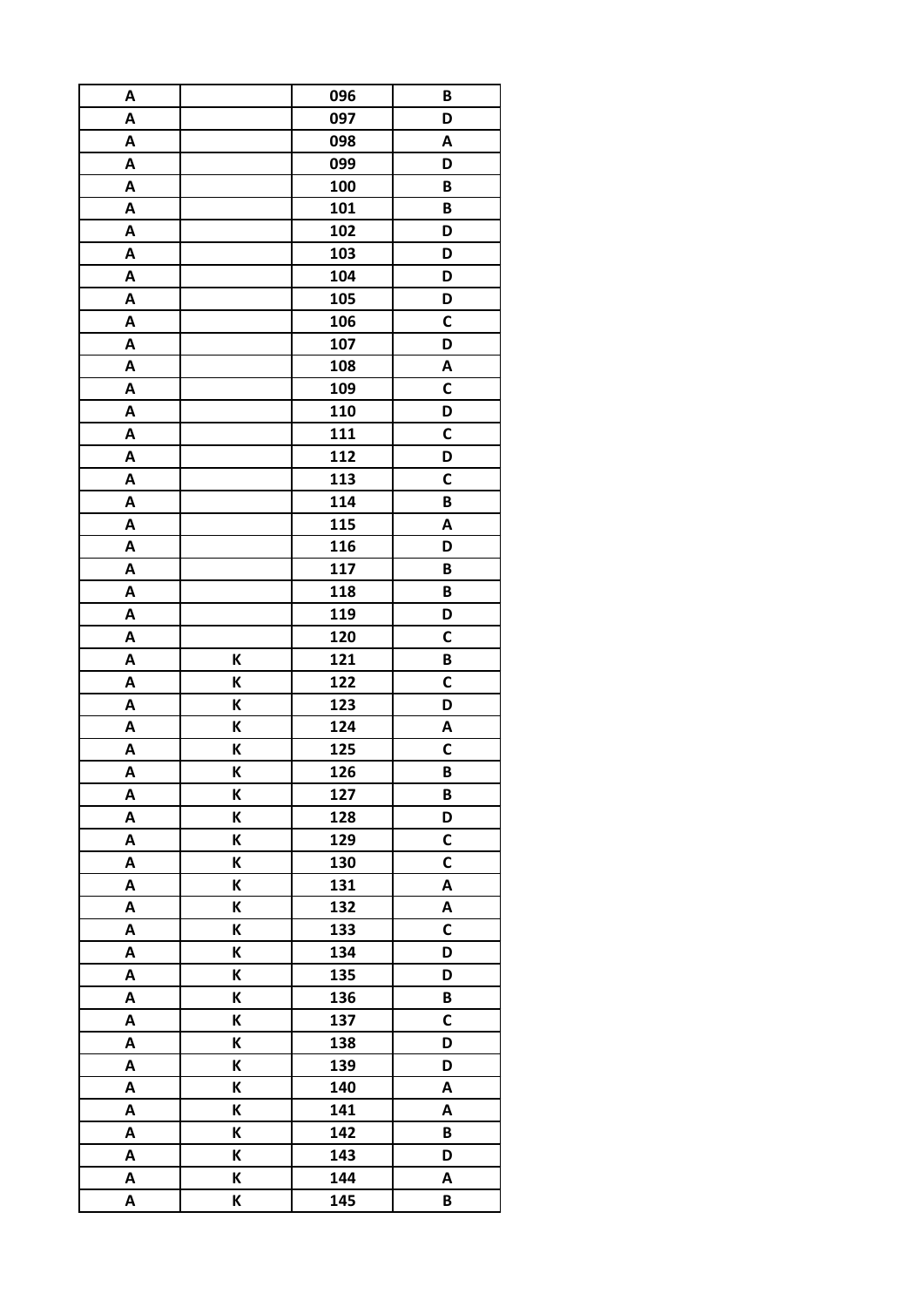| A | K | 146 | D            |
|---|---|-----|--------------|
| A | K | 147 | D            |
| A | Κ | 148 | С            |
| A | K | 149 | C            |
| A | K | 150 | A            |
| A | G | 121 | С            |
| A | G | 122 | $\mathbf c$  |
| A | G | 123 | B            |
| A | G | 124 | B            |
| A | G | 125 | $\mathsf{C}$ |
| A | G | 126 | A            |
| A | G | 127 | D            |
| A | G | 128 | C            |
| A | G | 129 | C            |
| A | G | 130 | C            |
| A | G | 131 | C            |
| A | G | 132 | D            |
| A | G | 133 | D            |
| A | G | 134 | D            |
| A | G | 135 | C            |
| A | G | 136 | B            |
| A | G | 137 | D            |
| A | G | 138 | D            |
| A | G | 139 | D            |
| A | G | 140 | B            |
| A | G | 141 | C            |
| A | G | 142 | C            |
| A | G | 143 | A            |
| A | G | 144 | C            |
| A | G | 145 | B            |
| A | G | 146 | D            |
| A | G | 147 | D            |
| A | G | 148 | $\mathsf{C}$ |
| A | G | 149 | C            |
| A | G | 150 | B            |
| A | A | 121 | $\mathsf c$  |
| A | A | 122 | B            |
| A | A | 123 | Α            |
| A | A | 124 | D            |
| A | A | 125 | A            |
| A | A | 126 | B            |
| A | A | 127 | D            |
| A | A | 128 | C            |
| A | A | 129 | Α            |
| A | A | 130 | C            |
| A | A | 131 | B            |
| A | A | 132 | B            |
| A | A | 133 | A            |
| A | A | 134 | B            |
| A | A | 135 | $\mathsf{C}$ |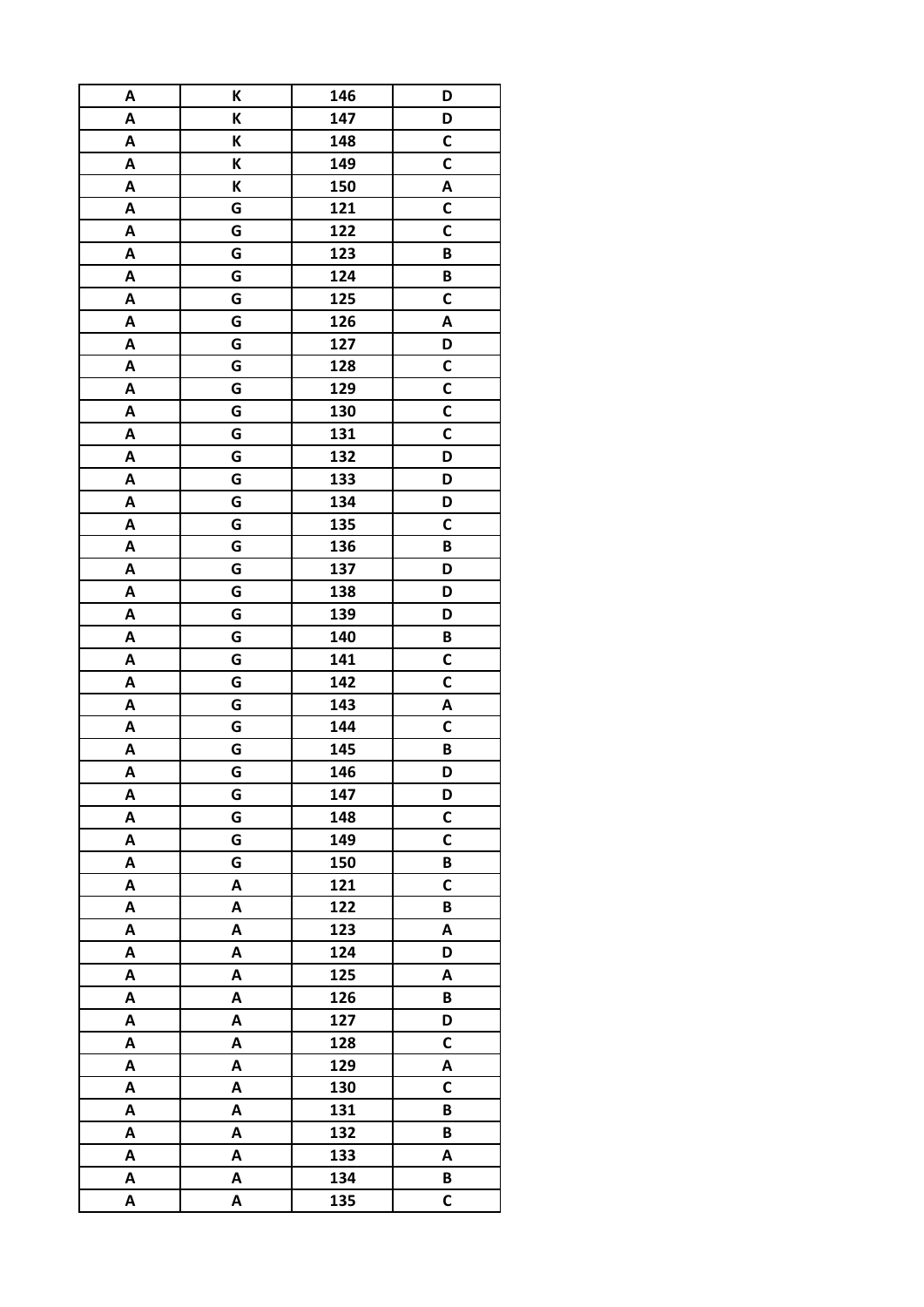| A | A | 136 | C        |
|---|---|-----|----------|
| A | A | 137 | D        |
| A | A | 138 | A, C     |
| A | A | 139 | $\pmb B$ |
| A | A | 140 | C        |
| A | A | 141 | B        |
| A | A | 142 | D        |
| A | A | 143 | C        |
| A | A | 144 | B        |
| A | A | 145 | A        |
| A | A | 146 | B        |
| A | A | 147 | B        |
| A | A | 148 | A        |
| A | A | 149 | D        |
| A | A | 150 | C        |
| A | B | 121 | D        |
| A | B | 122 | D        |
| A | B | 123 | B        |
| A | B | 124 | A        |
| A | B | 125 | С        |
| A | B | 126 | C        |
| A | B | 127 | C        |
| A | B | 128 | B        |
| A | B | 129 | A        |
| A | B | 130 | Α        |
| A | B | 131 | A        |
| A | B | 132 | B        |
| A | B | 133 | D        |
| A | B | 134 | C        |
| A | B | 135 | A        |
| A | B | 136 | C        |
| A | B | 137 | B        |
| A | B | 138 | A        |
| A | B | 139 | B        |
| A | B | 140 | D        |
| A | B | 141 | B        |
| A | B | 142 | B        |
| A | B | 143 | C        |
| A | B | 144 | B        |
| A | B | 145 | D        |
| A | B | 146 | A        |
| A | B | 147 | D        |
| A | B | 148 | B        |
| A | B | 149 | A        |
| A | B | 150 | B        |
| A | Н | 121 | C        |
| A | Н | 122 | B        |
| Α | Н | 123 | Α        |
| A | Н | 124 | C        |
| A | H | 125 | A        |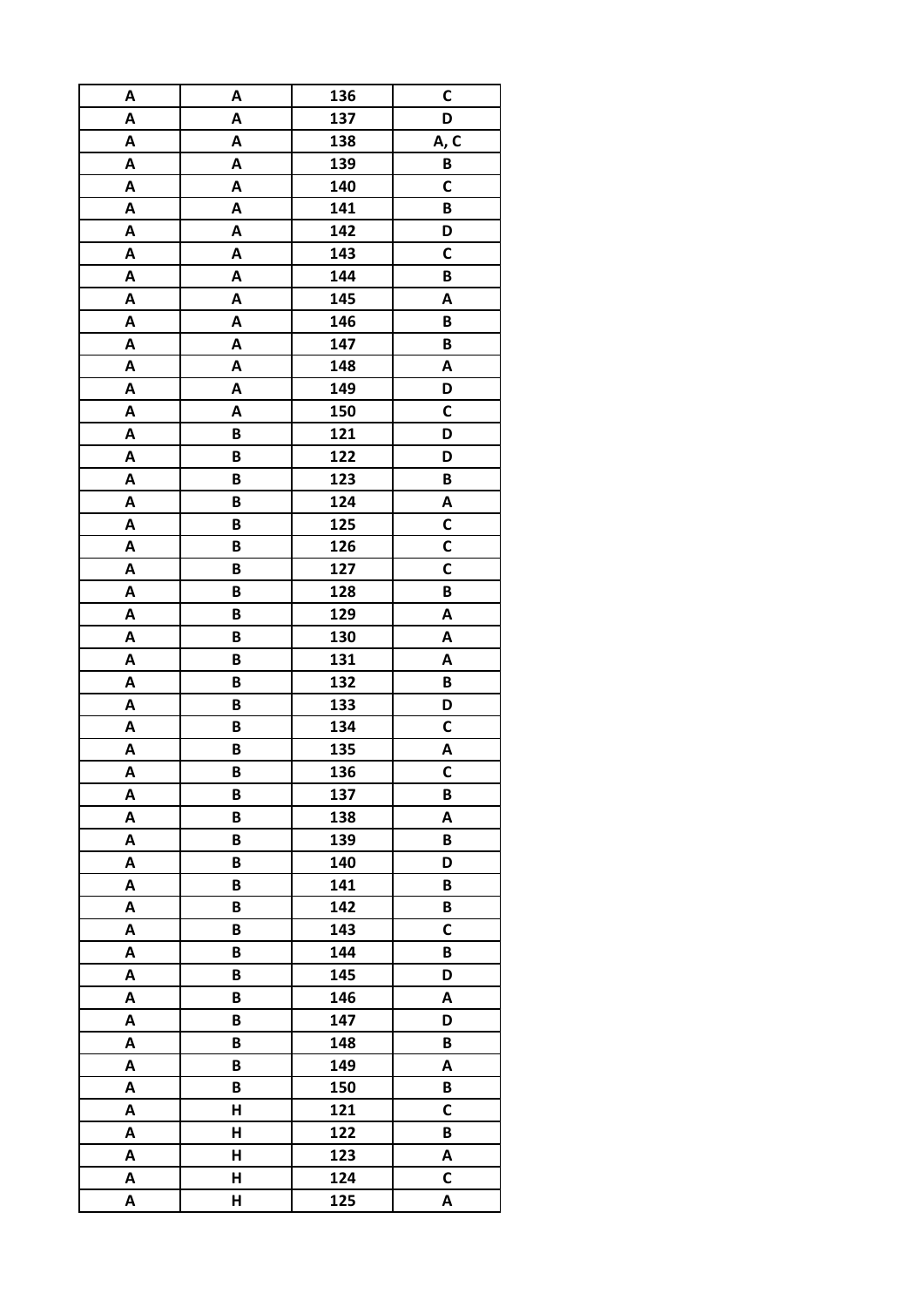| A      | H | 126        | A                 |
|--------|---|------------|-------------------|
| A      | H | 127        | B                 |
| A      | H | 128        | A                 |
| A      | H | 129        | D                 |
| A      | H | 130        | A                 |
| A      | Н | 131        | B                 |
| A      | Н | 132        | A                 |
| A      | H | 133        | C                 |
| A      | H | 134        | A                 |
| A      | H | 135        | A                 |
| A      | Н | 136        | A                 |
| A      | H | 137        | D                 |
| A      | Н | 138        | B                 |
| A      | H | 139        | C                 |
| A      | Н | 140        | B                 |
| A      | H | 141        | B                 |
| A      | H | 142        | C                 |
| A      | H | 143        | C                 |
| A      | H | 144        | B                 |
| A      | Н | 145        | C                 |
| A      | H | 146        | B                 |
| A      | H | 147        | B                 |
| A      | H | 148        | A                 |
| A      | H | 149        | A                 |
| A      | Н | 150        | Α                 |
| A      | N | 121        | C                 |
| A      | N | 122        | D                 |
| A      | N | 123        | D                 |
| A      | N | 124        | C                 |
| A      | N | 125        |                   |
| A      | N | 126        | A<br>A            |
| A      | N | 127        | C                 |
|        | N |            | B                 |
| A      | N | 128        | D                 |
| A      | N | 129        |                   |
| A<br>A | N | 130<br>131 | B<br>A            |
|        | N | 132        | C                 |
| Α      | N |            | B                 |
| A      |   | 133        |                   |
| A      | N | 134        | A<br>$\mathsf{C}$ |
| A      | N | 135        |                   |
| A      | N | 136        | D                 |
| A      | N | 137        | B                 |
| A      | N | 138        | A                 |
| A      | N | 139        | Α                 |
| A      | N | 140        | D                 |
| A      | N | 141        | D                 |
| A      | N | 142        | C                 |
| A      | N | 143        | A                 |
| A      | N | 144        | D                 |
| Α      | N | 145        | C                 |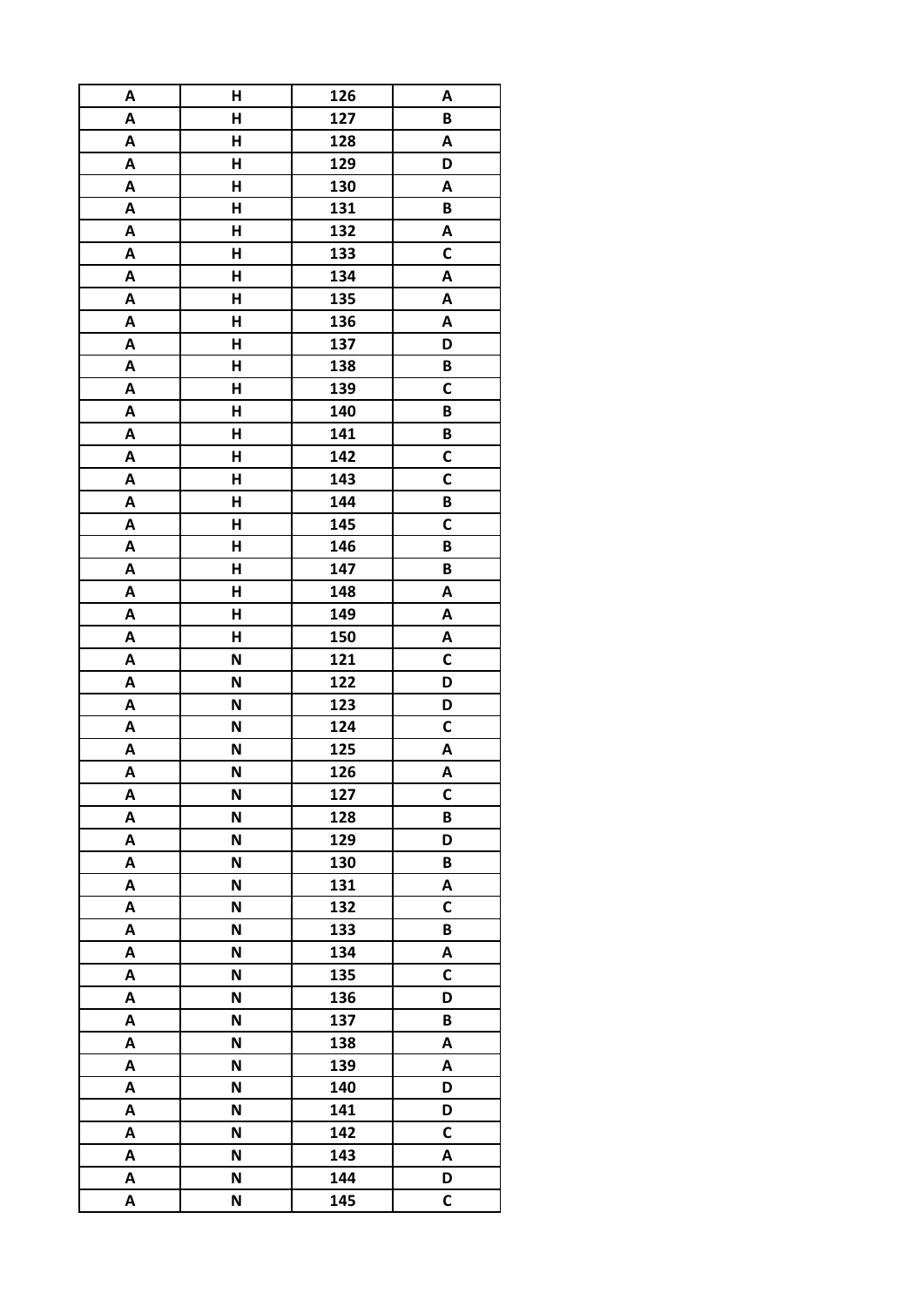| A | N | 146        | C            |
|---|---|------------|--------------|
| A | N | 147        | B            |
| A | N | 148        | Α            |
| A | N | 149        | B            |
| A | N | 150        | A            |
| B |   | 001        | D            |
| B |   | 002        | B            |
| B |   | 003        | B            |
| B |   | 004        | A            |
| B |   | 005        | B            |
| B |   | 006        | B            |
| B |   | 007        | Α            |
| B |   | 008        | Α            |
| B |   | 009        | D            |
| B |   | 010        | B            |
| B |   | 011        | D            |
| B |   | 012        | C            |
| B |   | 013        | Α            |
| B |   | 014        | Α            |
| B |   | 015        | B            |
| B |   | 016        | D            |
| B |   | 017        | C            |
| B |   | 018        | C            |
| B |   | 019        | D            |
| B |   | 020        | B            |
|   |   |            |              |
| B |   |            |              |
| B |   | 021        | A, B, D<br>C |
| B |   | 022<br>023 | B            |
| B |   | 024        | B            |
| B |   | 025        | D            |
| B |   | 026        | D            |
| B |   | 027        | A            |
| B |   | 028        | D            |
| B |   | 029        | $\mathsf c$  |
| B |   | 030        | B            |
| B |   | 031        | D            |
| B |   | 032        | $\mathsf{C}$ |
| B |   | 033        | B            |
| B |   | 034        | $\mathsf{C}$ |
| B |   | 035        | B            |
| B |   | 036        | C            |
| B |   | 037        | D            |
| B |   | 038        | A            |
| B |   | 039        | C            |
| B |   | 040        | A            |
| B |   | 041        | C            |
| B |   | 042        | A            |
| B |   | 043        | $\mathsf{C}$ |
| B |   | 044        | B            |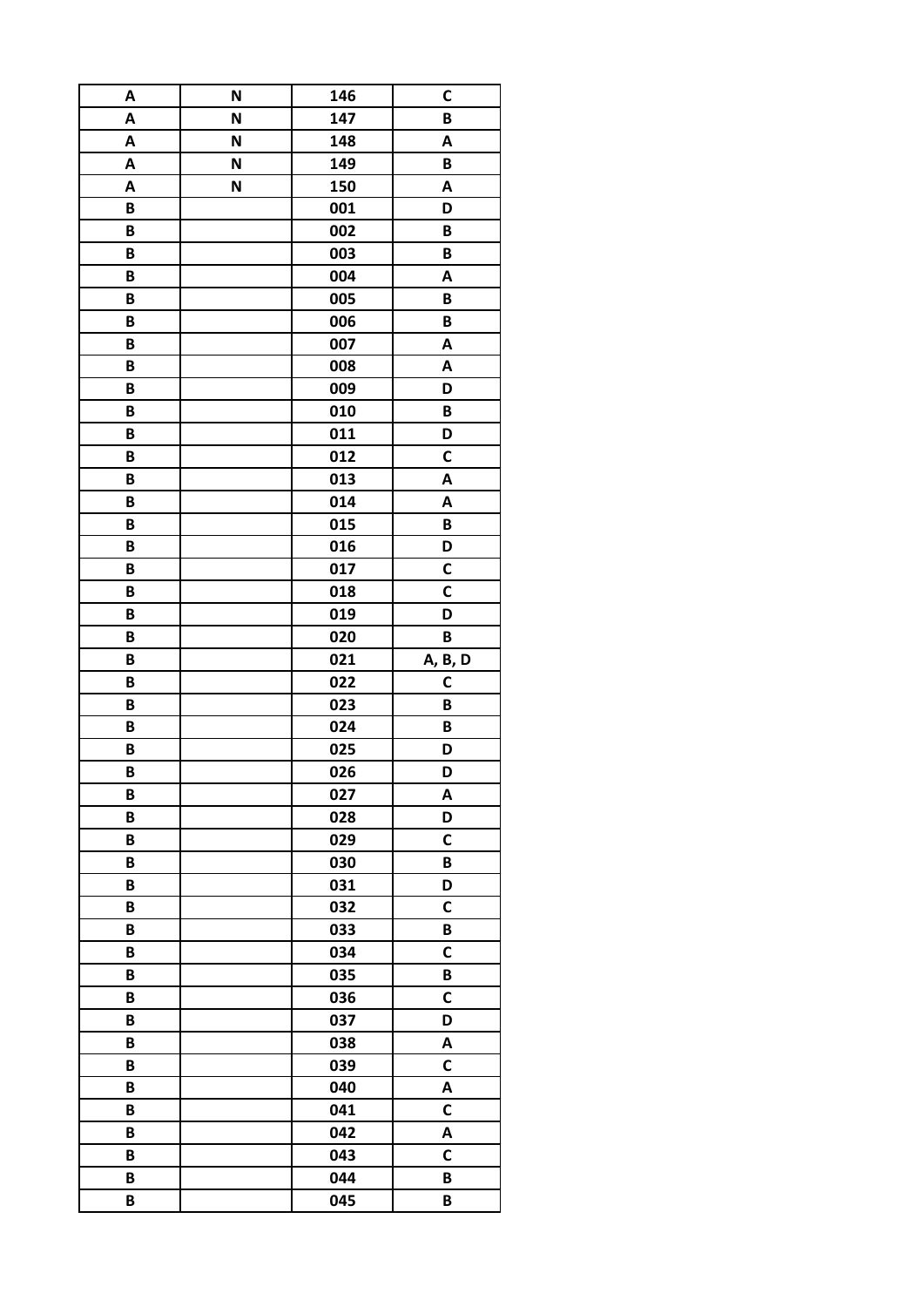| B | 046 | D            |
|---|-----|--------------|
| B | 047 | $\mathsf{C}$ |
| B | 048 | Α            |
| B | 049 | B            |
| B | 050 | $\mathsf{C}$ |
| B | 051 | A            |
| B | 052 | D            |
| B | 053 | D            |
| B | 054 | $\mathbf c$  |
| B | 055 | D            |
| B | 056 | A            |
| B | 057 | Α            |
| B | 058 | C            |
| B | 059 | A            |
| B | 060 | A            |
| B | 061 | B            |
| B | 062 | C            |
| B | 063 | B            |
| B | 064 | $\mathbf c$  |
| B | 065 | B            |
| B | 066 | $\mathbf c$  |
| B | 067 | D            |
| B | 068 | D            |
| B | 069 | B            |
| B | 070 | C            |
| B | 071 | $\mathbf c$  |
| B | 072 | A            |
| B | 073 | $\mathsf{C}$ |
| B | 074 | Α            |
| B | 075 | D            |
| B | 076 | C            |
| B | 077 | D            |
| B | 078 | $\mathbf C$  |
| B | 079 | B            |
| B | 080 | D            |
| B | 081 | D            |
| B | 082 | A            |
| B | 083 | Α            |
| B | 084 | B            |
| B | 085 | $\mathsf{C}$ |
| B | 086 | B            |
| B | 087 | B            |
| B | 088 | D            |
| B | 089 | C            |
| B | 090 | $\mathbf c$  |
| B | 091 | B            |
| B | 092 | A            |
| B | 093 | D            |
| B | 094 | B            |
| B | 095 | B            |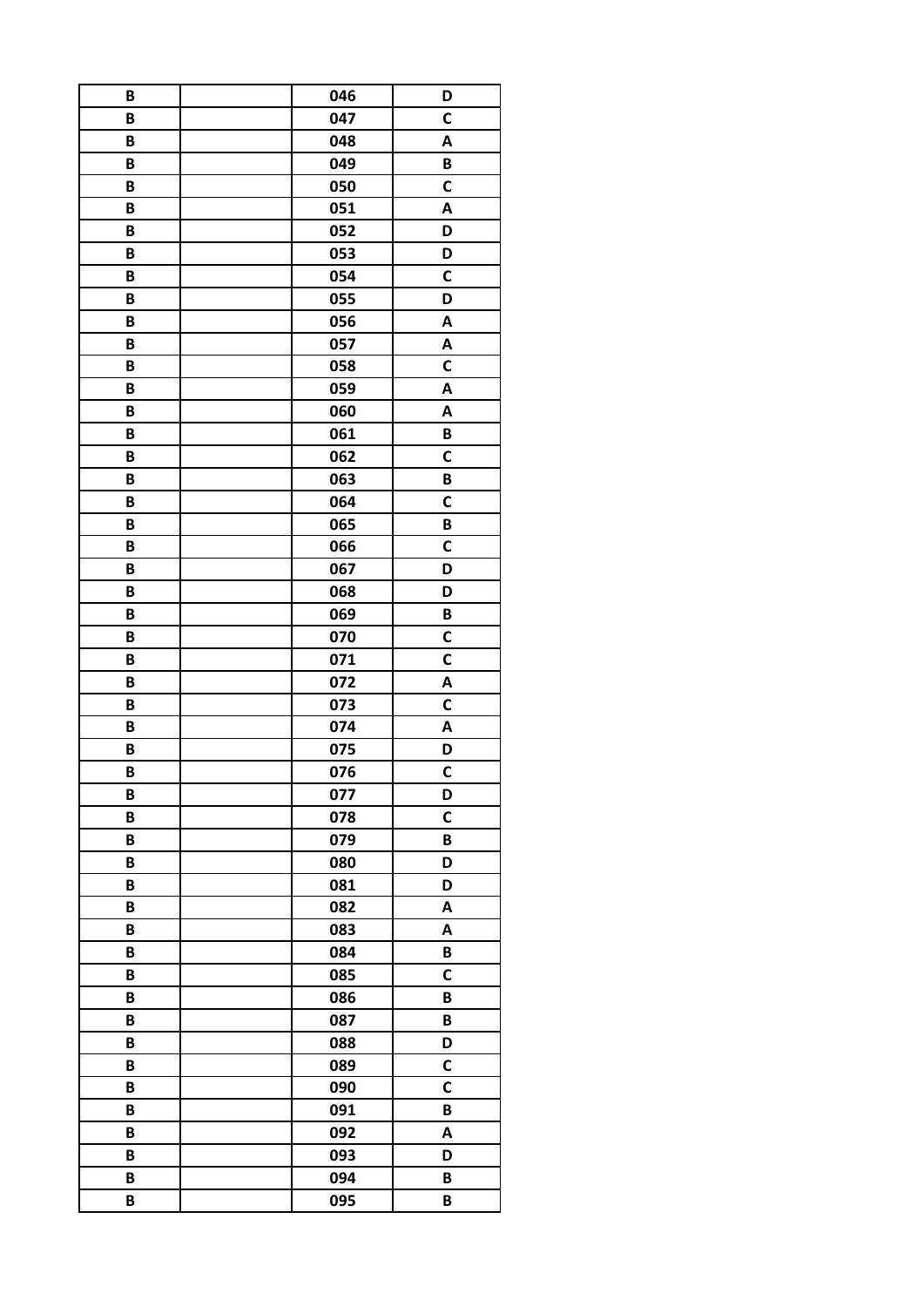| B |   | 096 | D            |
|---|---|-----|--------------|
| B |   | 097 | C            |
| B |   | 098 | B            |
| B |   | 099 | D            |
| B |   | 100 | A            |
| B |   | 101 | B            |
| B |   | 102 | B            |
| B |   | 103 | B            |
| B |   | 104 | D            |
| B |   | 105 | A            |
| B |   | 106 | D            |
| B |   | 107 | B            |
| B |   | 108 | B            |
| B |   | 109 | D            |
| B |   | 110 | D            |
| B |   | 111 | D            |
| B |   | 112 | D            |
| B |   | 113 | C            |
| B |   | 114 | D            |
| В |   | 115 | A            |
| B |   | 116 | $\mathsf{C}$ |
| B |   | 117 | D            |
| B |   | 118 | C            |
| B |   | 119 | D            |
| B |   | 120 | C            |
| B | K | 121 | C            |
| B | K | 122 | A            |
| B | K | 123 | A            |
| B | Κ | 124 | C            |
| B | Κ | 125 | D            |
| B | K | 126 | D            |
| B | K | 127 | B            |
| B | K | 128 | C            |
| B | К | 129 | D            |
| B | K | 130 | D            |
| B | К | 131 | A            |
| B | К | 132 | Α            |
| B | K | 133 | B            |
| B | K | 134 | D            |
| B | K | 135 | A            |
| B | K | 136 | B            |
| B | К | 137 | D            |
| B | K | 138 | D            |
| B | K | 139 | C            |
| B | K | 140 | $\mathsf{C}$ |
| B | К | 141 | A            |
| B | K | 142 | $\pmb B$     |
| B | K | 143 | D            |
| B | К | 144 | C            |
| B | K | 145 | B            |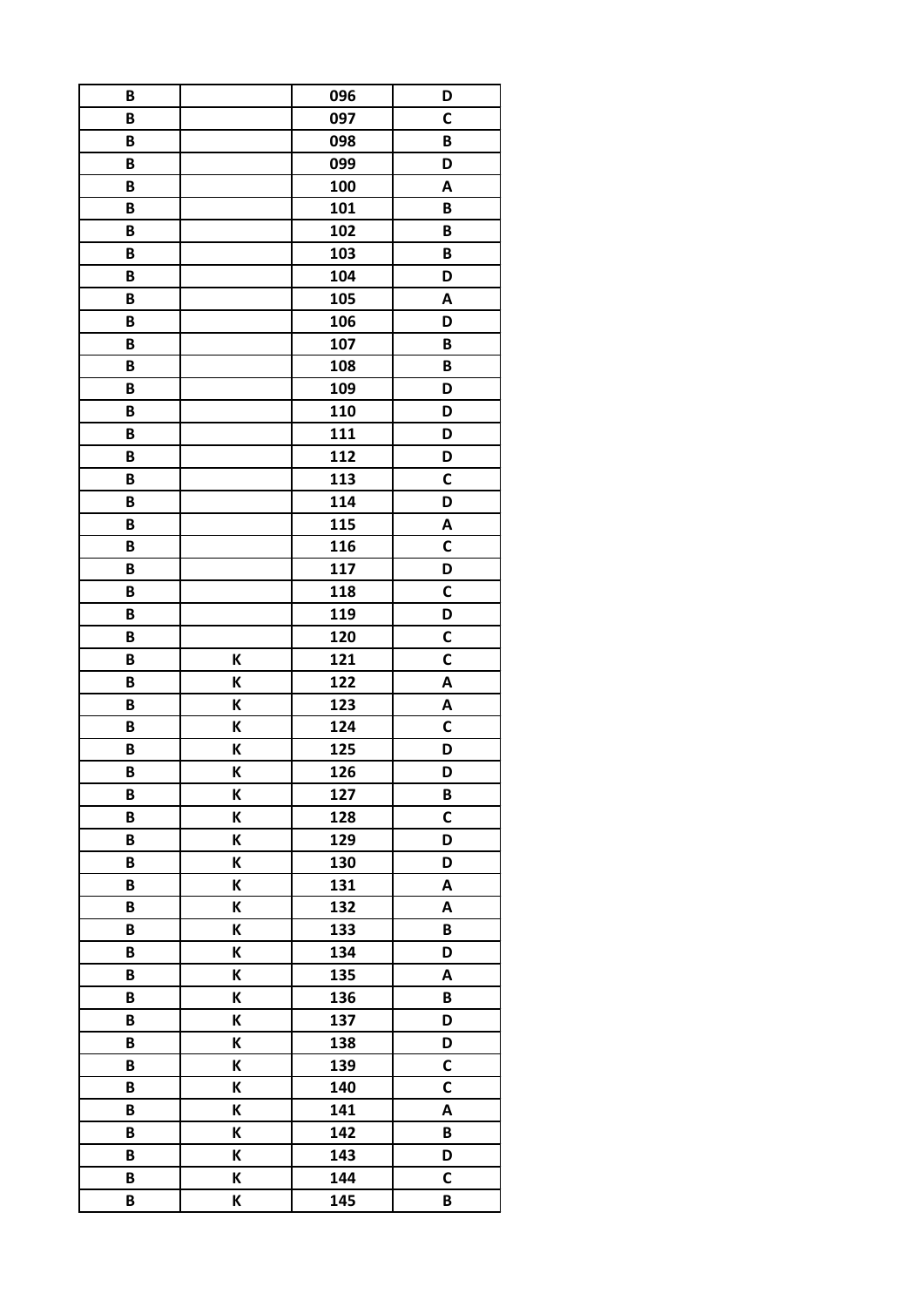| B | K | 146 | C            |
|---|---|-----|--------------|
| B | K | 147 | D            |
| B | K | 148 | Α            |
| B | K | 149 | C            |
| B | K | 150 | B            |
| B | G | 121 | D            |
| B | G | 122 | D            |
| B | G | 123 | D            |
| B | G | 124 | B            |
| B | G | 125 | $\mathsf{C}$ |
| B | G | 126 | C            |
| B | G | 127 | Α            |
| B | G | 128 | C            |
| B | G | 129 | B            |
| B | G | 130 | D            |
| B | G | 131 | D            |
| B | G | 132 | C            |
| B | G | 133 | C            |
| B | G | 134 | B            |
| В | G | 135 | C            |
| B | G | 136 | $\mathsf{C}$ |
| B | G | 137 | B            |
| B | G | 138 | B            |
| B | G | 139 | $\mathsf{C}$ |
| B | G | 140 | Α            |
| B | G | 141 | D            |
| B | G | 142 | C            |
| B | G | 143 | $\mathsf{C}$ |
| B | G | 144 | C            |
| B | G | 145 | C            |
| B | G | 146 | D            |
| B | G | 147 | D            |
| B | G | 148 | D            |
| B | G | 149 | $\mathsf{C}$ |
| B | G | 150 | B            |
| B | A | 121 | D            |
| B | A | 122 | $\mathsf{C}$ |
| B | Α | 123 | B            |
| B | A | 124 | A            |
| B | A | 125 | B            |
| B | Α | 126 | B            |
| B | A | 127 | A            |
| B | A | 128 | D            |
| B | A | 129 | C            |
| B | A | 130 | $\mathsf{C}$ |
| B | A | 131 | B            |
| B | A | 132 | A            |
| B | A | 133 | D            |
| B | A | 134 | Α            |
| B | A | 135 | B            |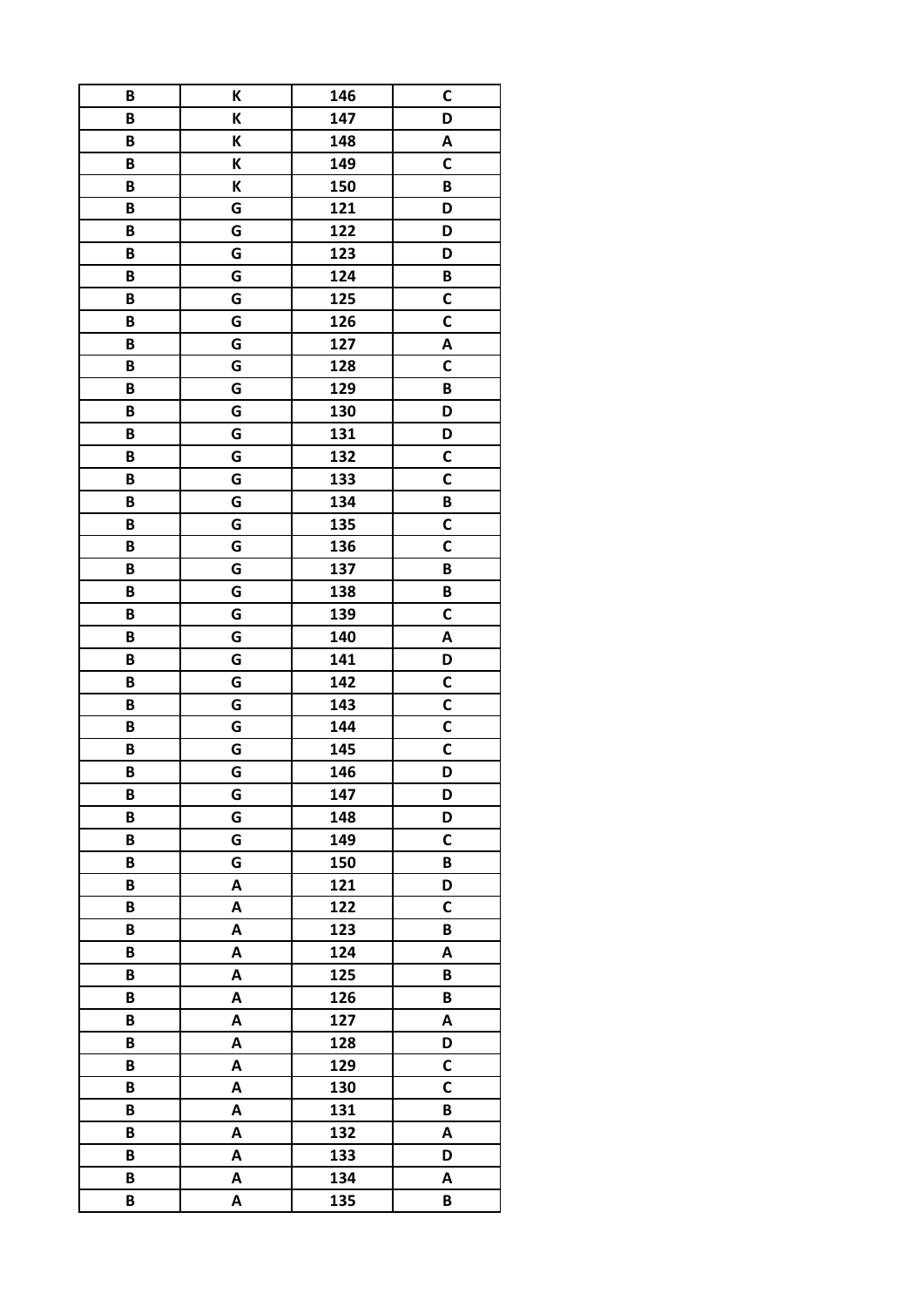| B | A | 136 | D            |
|---|---|-----|--------------|
| B | A | 137 | $\mathsf{C}$ |
| B | A | 138 | Α            |
| B | A | 139 | $\mathsf{C}$ |
| B | A | 140 | B            |
| B | A | 141 | B            |
| B | A | 142 | A            |
| B | A | 143 | B            |
| B | A | 144 | C            |
| B | A | 145 | C            |
| B | A | 146 | D            |
| B | A | 147 | A, C         |
| B | A | 148 | B            |
| B | A | 149 | $\mathsf{C}$ |
| B | A | 150 | B            |
| B | B | 121 | C            |
| B | B | 122 | C            |
| B | B | 123 | C            |
| B | B | 124 | B            |
| B | B | 125 | Α            |
| B | B | 126 | A            |
| B | B | 127 | Α            |
| B | B | 128 | B            |
|   |   |     |              |
| B | B | 129 | D            |
| B | B | 130 | C            |
| B | B | 131 | Α            |
| B | B | 132 | C            |
| B | B | 133 | B            |
| B | B | 134 | Α            |
| B | B | 135 | B            |
| B | B | 136 | D            |
| B | B | 137 | B            |
| B | B | 138 | B            |
| B | B | 139 | $\mathsf c$  |
| B | B | 140 | B            |
| B | B | 141 | D            |
| B | B | 142 | Α            |
| B | B | 143 | D            |
| B | B | 144 | B            |
| B | B | 145 | A            |
| B | B | 146 | B            |
| B | B | 147 | D            |
| B | B | 148 | D            |
| B | B | 149 | B            |
| B | B | 150 | A            |
| B | Н | 121 | B            |
| B | H | 122 | $\mathsf{C}$ |
| B | Н | 123 | B            |
| B | Н | 124 | B            |
| B | H | 125 | $\mathsf{C}$ |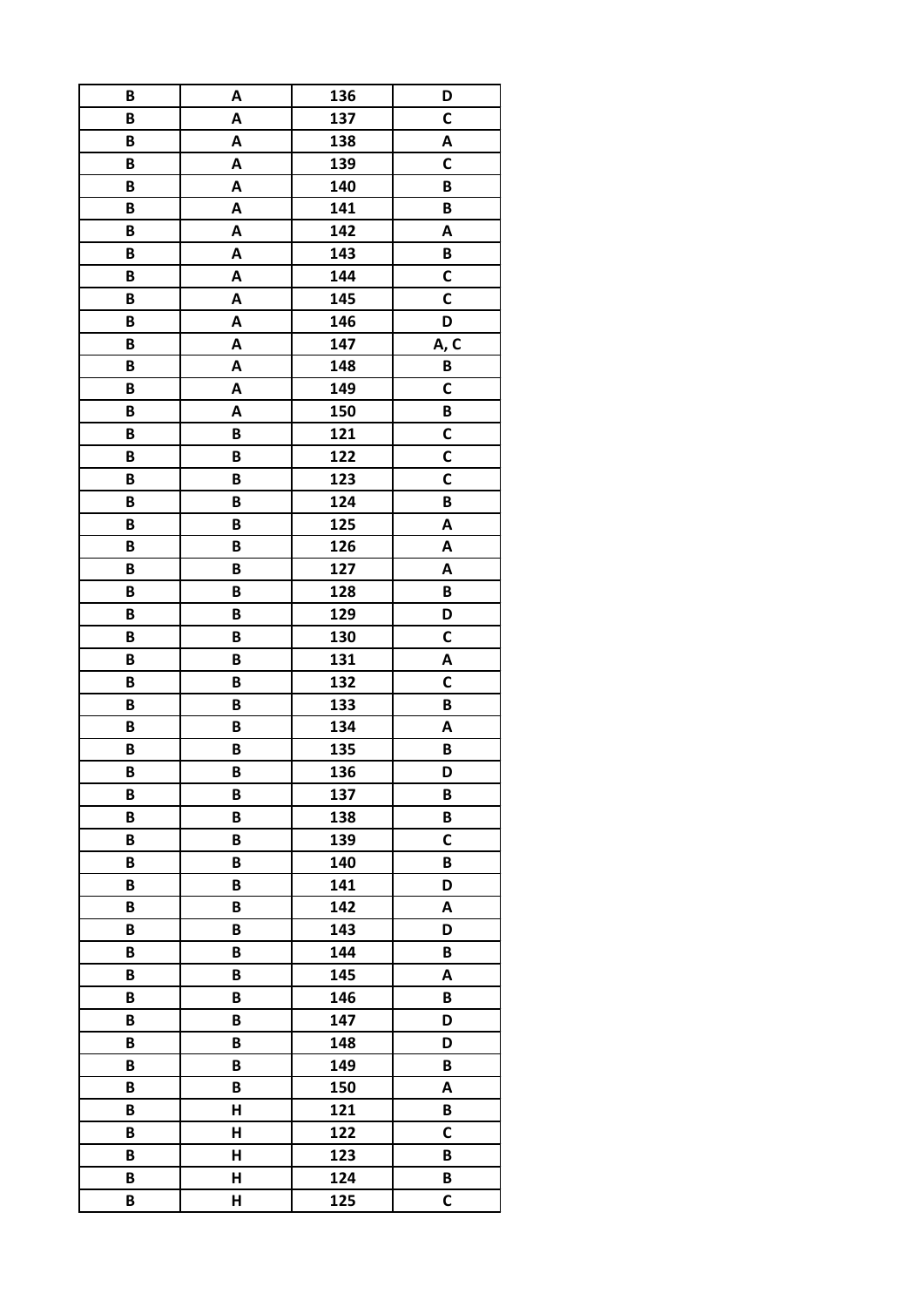| B | Н | 126 | C            |
|---|---|-----|--------------|
| B | H | 127 | B            |
| B | Н | 128 | C            |
| B | H | 129 | B            |
| B | H | 130 | B            |
| B | Н | 131 | A            |
| B | Н | 132 | A            |
| B | H | 133 | A            |
| B | H | 134 | $\mathsf{C}$ |
| B | Н | 135 | B            |
| B | Н | 136 | A            |
| B | Н | 137 | C            |
| B | Н | 138 | A            |
| B | H | 139 | A            |
| B | Н | 140 | B            |
| B | H | 141 | A            |
| B | Н | 142 | D            |
| B | H | 143 | A            |
| B | H | 144 | B            |
| B | н | 145 | A            |
| B | H | 146 | C            |
| B | H | 147 | A            |
| B | H | 148 | A            |
| B | H | 149 | A            |
| B | Н | 150 | D            |
| B | N | 121 | C            |
| B | N | 122 | B            |
| B | N | 123 | D            |
| B | N | 124 | B            |
| B | N | 125 | A            |
| B | N | 126 | $\mathsf{C}$ |
| B | N | 127 | B            |
| B | N | 128 | A            |
| B | N | 129 | C            |
| B | N | 130 | D            |
| B | N | 131 | B            |
| B | N | 132 | Α            |
| B | N | 133 | A            |
| B | N | 134 | D            |
| B | N | 135 | D            |
| B | N | 136 | C            |
| B | N | 137 | A            |
| B | N | 138 | D            |
| B | N | 139 | C            |
| B | N | 140 | $\mathsf{C}$ |
| B | N | 141 | B            |
| B | N | 142 | A            |
| B | N | 143 | B            |
| B | N | 144 | A            |
| B | N | 145 | C            |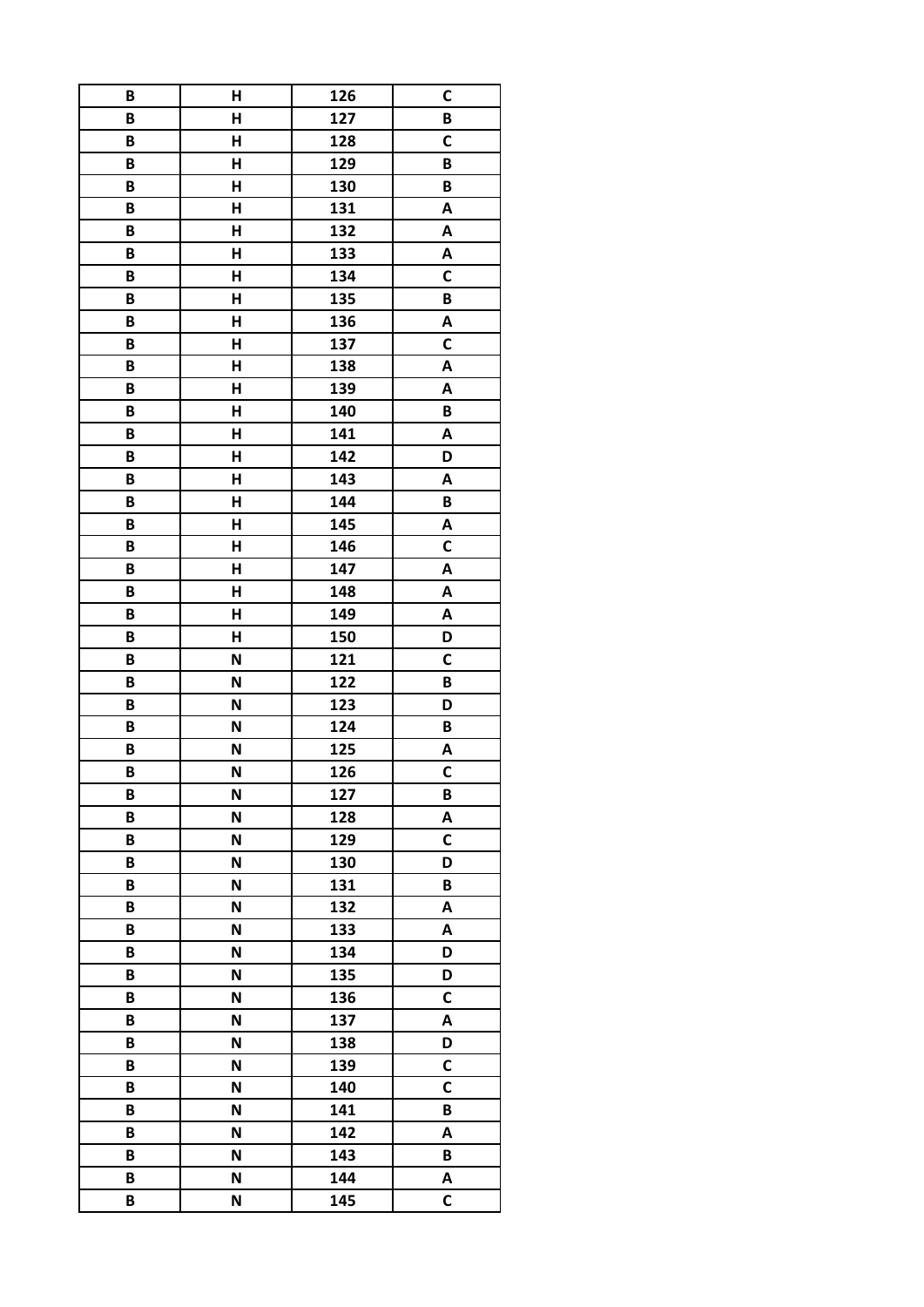| B                       | N | 146 | D            |
|-------------------------|---|-----|--------------|
| B                       | N | 147 | D            |
| B                       | N | 148 | C            |
| B                       | N | 149 | A            |
| B                       | N | 150 | Α            |
| C                       |   | 001 | C            |
| $\mathbf C$             |   | 002 | D            |
| C                       |   | 003 | B            |
| $\mathbf c$             |   | 004 | A, B, D      |
| C                       |   | 005 | $\mathsf{C}$ |
| $\mathbf C$             |   | 006 | B            |
| $\mathsf{C}$            |   | 007 | B            |
| C                       |   | 008 | D            |
| $\mathbf c$             |   | 009 | D            |
| C                       |   | 010 | Α            |
| C                       |   | 011 | D            |
| C                       |   | 012 | C            |
| C                       |   | 013 | B            |
| $\mathbf c$             |   | 014 | D            |
| C                       |   | 015 | В            |
| C                       |   | 016 | B            |
| C                       |   | 017 | Α            |
| $\mathbf c$             |   | 018 | B            |
| $\mathsf{C}$            |   | 019 | B            |
|                         |   |     |              |
| C<br>$\mathbf c$        |   | 020 | Α            |
|                         |   | 021 | A            |
| C                       |   | 022 | D            |
| $\mathbf c$             |   | 023 | B            |
| C                       |   | 024 | D            |
| C                       |   | 025 | C            |
| $\mathsf{C}$            |   | 026 | A            |
| C                       |   | 027 | A            |
| C                       |   | 028 | B            |
| C                       |   | 029 | D            |
| C                       |   | 030 | C            |
| C                       |   | 031 | D            |
| C                       |   | 032 | Α            |
| C                       |   | 033 | A            |
| C                       |   | 034 | C            |
| $\mathsf{C}$            |   | 035 | A            |
| C                       |   | 036 | A            |
| C                       |   | 037 | D            |
| $\mathsf{C}$            |   | 038 | $\mathsf{C}$ |
| C                       |   | 039 | B            |
| $\mathbf c$             |   | 040 | C            |
| C                       |   | 041 | B            |
| $\mathsf{C}$            |   | 042 | $\mathsf{C}$ |
| $\mathsf{C}$            |   | 043 | D            |
| $\mathsf{C}$            |   | 044 | A            |
| $\overline{\mathsf{c}}$ |   | 045 | C            |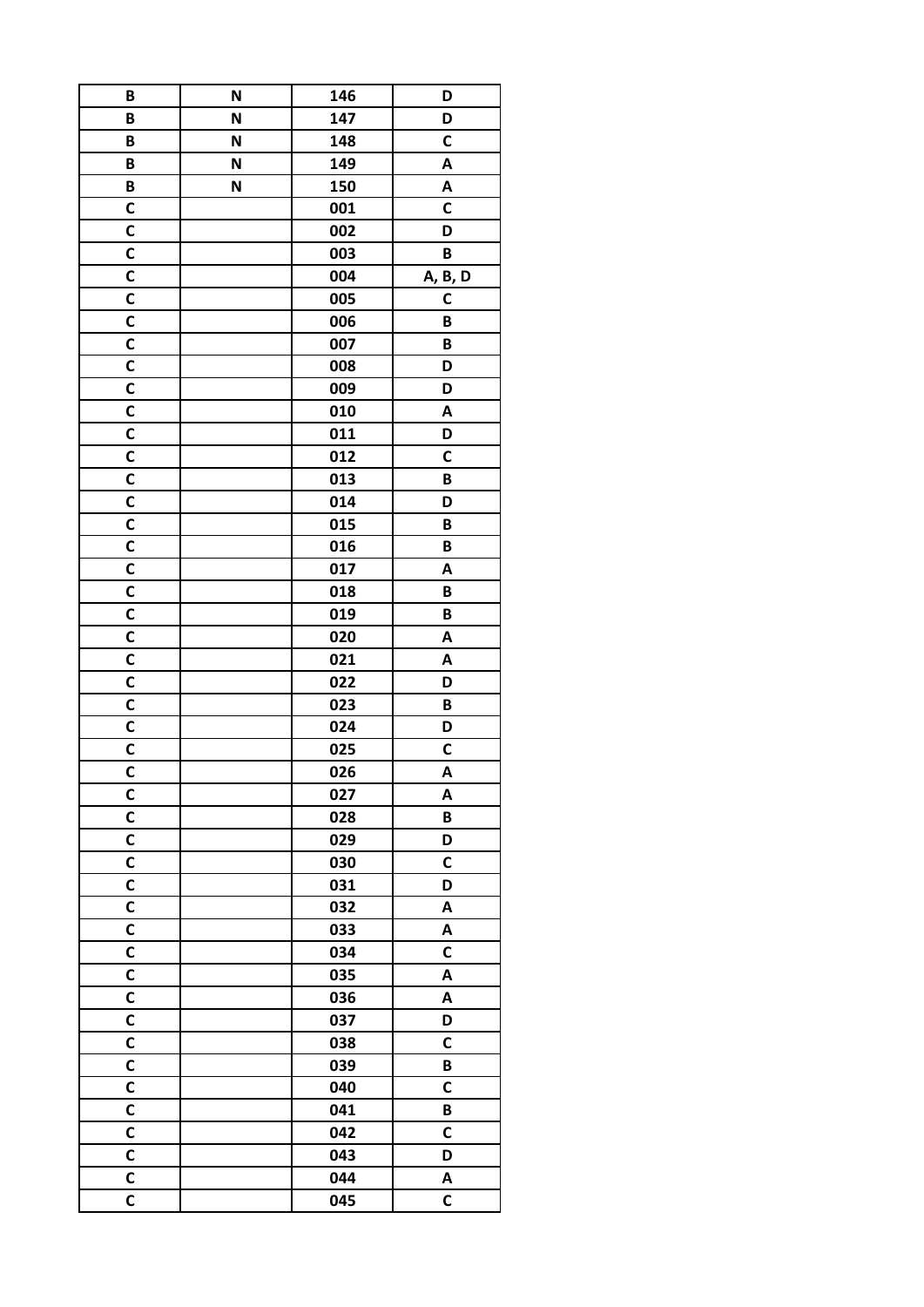| C            | 046 | A            |
|--------------|-----|--------------|
| $\mathbf c$  | 047 | C            |
| C            | 048 | Α            |
| C            | 049 | $\mathbf c$  |
| C            | 050 | B            |
| C            | 051 | B            |
| C            | 052 | D            |
| C            | 053 | C            |
| $\mathsf{C}$ | 054 | A            |
| C            | 055 | B            |
| C            | 056 | $\mathsf{C}$ |
| $\mathbf c$  | 057 | A            |
| C            | 058 | D            |
| $\mathbf c$  | 059 | D            |
| C            | 060 | C            |
| $\mathbf c$  | 061 | B            |
| $\mathbf c$  | 062 | C            |
| $\mathbf C$  | 063 | C            |
| C            | 064 | Α            |
| C            | 065 | C            |
| $\mathbf C$  | 066 | A            |
| C            | 067 | D            |
| $\mathbf c$  | 068 | C            |
| C            | 069 | D            |
| C            | 070 | C            |
| C            | 071 | B            |
| C            | 072 | D            |
| $\mathbf c$  | 073 | D            |
| C            | 074 | Α            |
| C            | 075 | A            |
| $\mathsf{C}$ | 076 | B            |
| C            | 077 | $\mathbf C$  |
| C            | 078 | B            |
| C            | 079 | B            |
| $\mathsf{C}$ | 080 | D            |
| C            | 081 | C            |
| C            | 082 | $\mathsf{C}$ |
| C            | 083 | B            |
| C            | 084 | C            |
| $\mathbf c$  | 085 | B            |
| C            | 086 | C            |
| C            | 087 | B            |
| C            | 088 | $\mathsf{C}$ |
| $\mathsf{C}$ | 089 | D            |
| C            | 090 | D            |
| C            | 091 | D            |
| C            | 092 | A            |
| C            | 093 | C            |
| C            | 094 | D            |
| C            | 095 | C            |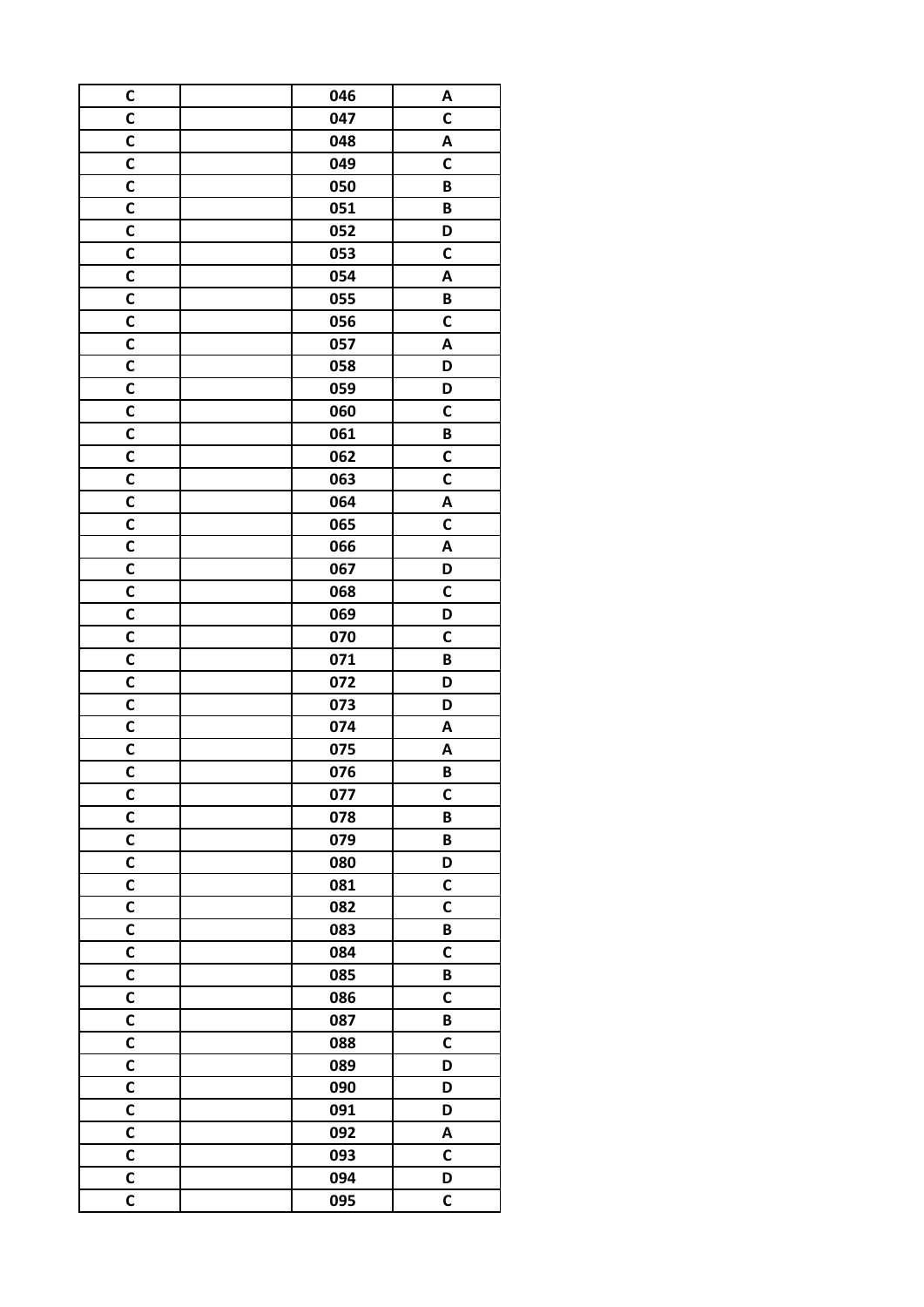| C                       |   | 096 | D                       |
|-------------------------|---|-----|-------------------------|
| C                       |   | 097 | C                       |
| C                       |   | 098 | B                       |
| $\mathbf c$             |   | 099 | A                       |
| C                       |   | 100 | D                       |
| C                       |   | 101 | B                       |
| $\mathbf c$             |   | 102 | B                       |
| C                       |   | 103 | D                       |
| $\mathbf c$             |   | 104 | $\mathbf c$             |
| C                       |   | 105 | B                       |
| C                       |   | 106 | D                       |
| C                       |   | 107 | A                       |
| C                       |   | 108 | B                       |
| $\mathbf c$             |   | 109 | B                       |
| C                       |   | 110 | B                       |
| C                       |   | 111 | D                       |
| $\mathsf{C}$            |   | 112 | A                       |
| C                       |   | 113 | D                       |
| $\mathsf{C}$            |   | 114 | B                       |
| C                       |   | 115 | B                       |
| C                       |   | 116 | D                       |
| C                       |   | 117 | D                       |
| C                       |   | 118 | D                       |
|                         |   |     |                         |
| C                       |   | 119 | D                       |
| C                       |   | 120 | C                       |
| C                       | K | 121 | B                       |
| C                       | K | 122 | C                       |
| $\mathsf{C}$            | K | 123 | D                       |
| C                       | K | 124 | D                       |
| C                       | K | 125 | A                       |
| $\mathsf{C}$            | K | 126 | A                       |
| C                       | K | 127 | B                       |
| C                       | K | 128 | D                       |
| C                       | K | 129 | A                       |
| C                       | K | 130 | B                       |
| C                       | K | 131 | D                       |
| C                       | K | 132 | D                       |
| C                       | K | 133 | C                       |
| C                       | K | 134 | C                       |
| $\mathsf{C}$            | K | 135 | $\overline{\mathsf{A}}$ |
| C                       | K | 136 | B                       |
| C                       | K | 137 | D                       |
| C                       | K | 138 | $\mathsf{C}$            |
| C                       | K | 139 | C                       |
| $\mathbf c$             | K | 140 | A                       |
| C                       | K | 141 | A                       |
| $\mathsf{C}$            | K | 142 | $\mathsf{C}$            |
| $\overline{\mathsf{c}}$ | K | 143 | D                       |
| C                       | K | 144 | D                       |
| $\overline{\mathsf{c}}$ | K | 145 | A                       |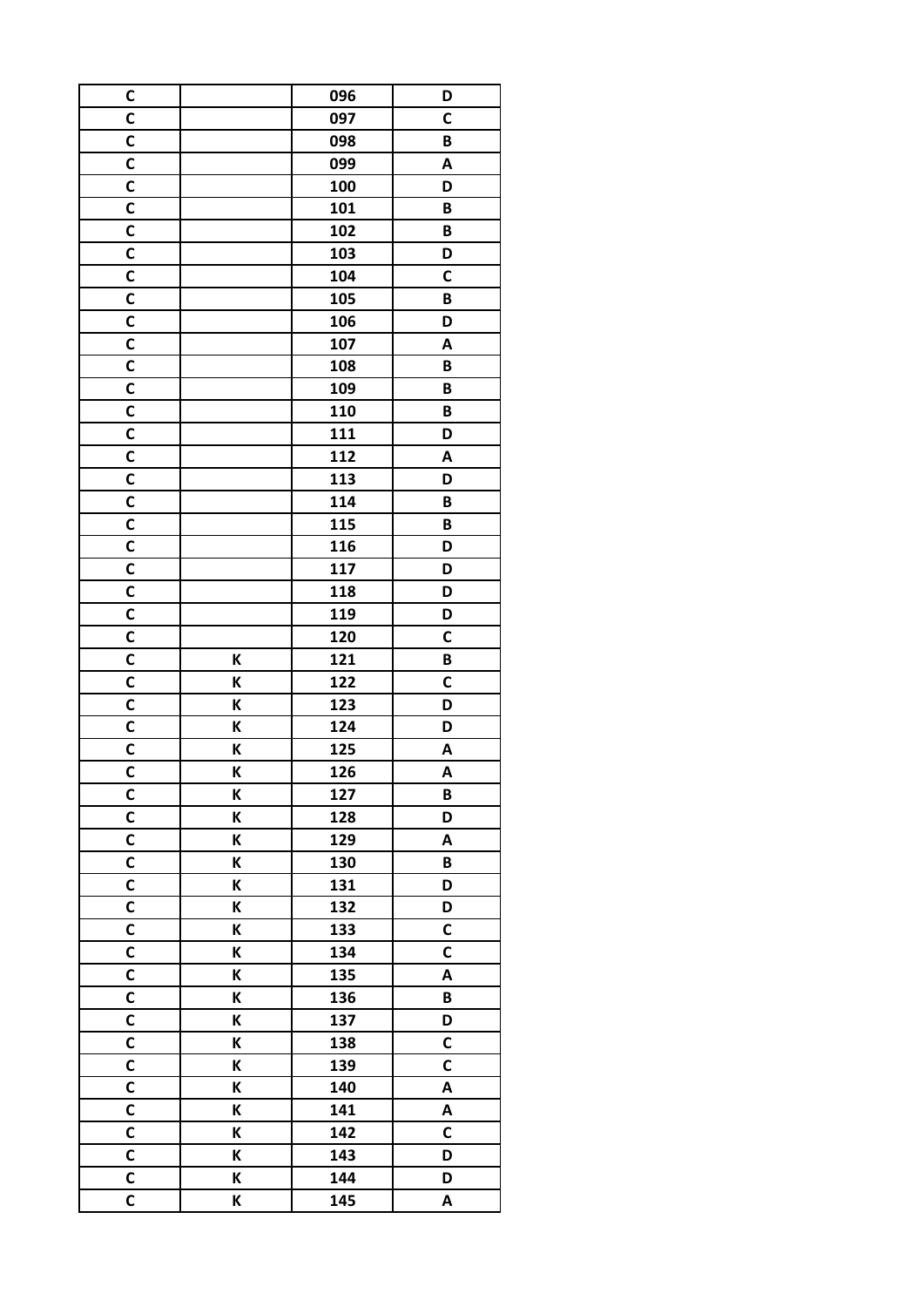| C                           | K | 146 | C            |
|-----------------------------|---|-----|--------------|
| C                           | K | 147 | B            |
| C                           | K | 148 | B            |
| C                           | K | 149 | C            |
| $\mathsf{C}$                | K | 150 | D            |
| C                           | G | 121 | C            |
| $\mathbf c$                 | G | 122 | B            |
| C                           | G | 123 | D            |
| $\mathsf{C}$                | G | 124 | D            |
| $\mathbf c$                 | G | 125 | $\mathsf{C}$ |
| $\mathsf{C}$                | G | 126 | C            |
| C                           | G | 127 | B            |
| C                           | G | 128 | C            |
| $\mathbf c$                 | G | 129 | $\mathsf{C}$ |
| C                           | G | 130 | B            |
| C                           | G | 131 | B            |
| C                           | G | 132 | C            |
| C                           | G | 133 | A            |
| C                           | G | 134 | D            |
| $\mathbf C$                 | G | 135 | C            |
| C                           | G | 136 | C            |
| C                           | G | 137 | C            |
| $\mathbf C$                 | G | 138 | C            |
| $\mathbf c$                 | G | 139 | D            |
| C                           | G | 140 | D            |
| $\mathbf c$                 | G | 141 | D            |
| C                           | G | 142 | C            |
| $\mathsf{C}$                | G | 143 | B            |
| $\mathsf{C}$                | G | 144 | D            |
| C                           | G | 145 | D            |
| $\overline{\mathsf{c}}$     | G | 146 | D            |
| C                           | G | 147 | B            |
| C                           | G | 148 | $\mathsf{C}$ |
| C                           | G | 149 | C            |
| C                           | G | 150 | A            |
| $\mathbf c$                 | A | 121 | B            |
| $\mathsf{C}$                | A | 122 | D            |
| C                           | A | 123 | C            |
| C                           | A | 124 | A            |
| $\overline{\mathsf{c}}$     | A | 125 | $\mathsf{C}$ |
| C                           | A | 126 | B            |
| $\mathsf{C}$                |   |     |              |
|                             | A | 127 | B            |
| $\mathsf{C}$                | A | 128 | A            |
| $\mathsf{C}$<br>$\mathbf c$ | A | 129 | B            |
|                             | A | 130 | C            |
| C                           | A | 131 | C            |
| $\mathsf{C}$                | A | 132 | D            |
| $\mathsf{C}$                | A | 133 | A, C         |
| C                           | A | 134 | B            |
| $\overline{\mathsf{c}}$     | A | 135 | $\mathsf{C}$ |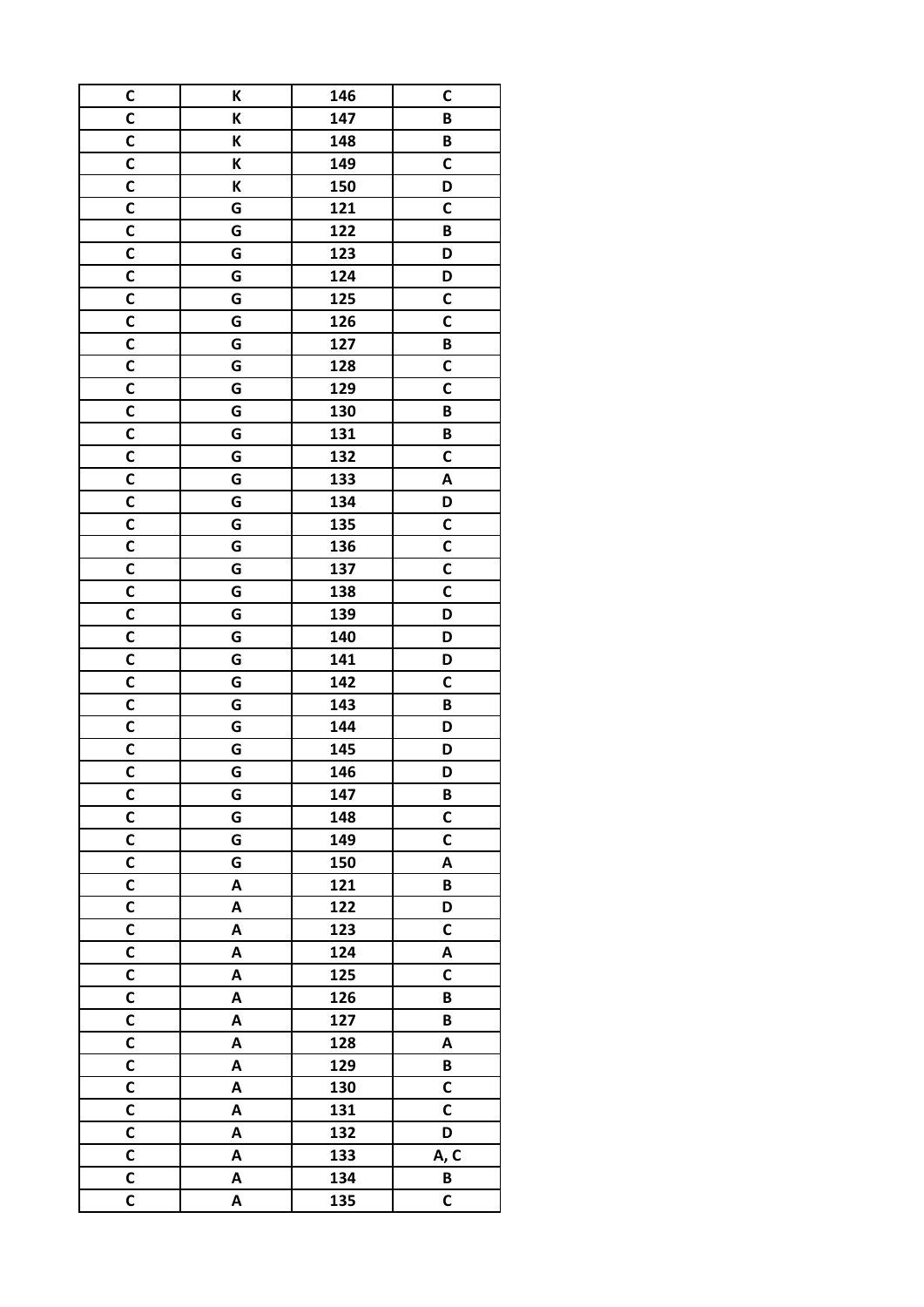| C            | A | 136 | B            |
|--------------|---|-----|--------------|
| C            | A | 137 | D            |
| C            | A | 138 | C            |
| C            | A | 139 | B            |
| $\mathbf c$  | Α | 140 | A            |
| $\mathsf{C}$ | A | 141 | B            |
| C            | A | 142 | B            |
| C            | A | 143 | A            |
| $\mathsf{C}$ | A | 144 | D            |
| $\mathsf{C}$ | A | 145 | C            |
| $\mathsf{C}$ | A | 146 | C            |
| C            | A | 147 | B            |
| C            | A | 148 | A            |
| $\mathbf c$  | A | 149 | D            |
| C            | A | 150 | A            |
| $\mathbf c$  | B | 121 | A            |
| $\mathsf{C}$ | B | 122 | B            |
| $\mathsf{C}$ | B | 123 | D            |
| C            | B | 124 | C            |
| C            | B | 125 |              |
| C            | B | 126 | A<br>C       |
| C            |   |     |              |
|              | B | 127 | B            |
| C            | B | 128 | A            |
| C            | B | 129 | B            |
| C            | B | 130 | D            |
| C            | B | 131 | B            |
| C            | B | 132 | B            |
| C            | B | 133 | C            |
| $\mathsf{C}$ | B | 134 | B            |
| C            | B | 135 | D            |
| $\mathsf{C}$ | B | 136 | A            |
| C            | B | 137 | D            |
| C            | B | 138 | B            |
| C            | B | 139 | A            |
| $\mathsf{C}$ | B | 140 | B            |
| C            | B | 141 | D            |
| $\mathsf{C}$ | B | 142 | D            |
| C            | B | 143 | B            |
| C            | B | 144 | A            |
| $\mathbf c$  | B | 145 | C            |
| C            | B | 146 | C            |
| C            | B | 147 | C            |
| C            | B | 148 | B            |
| C            | B | 149 | A            |
| $\mathbf c$  | B | 150 | Α            |
| C            | Н | 121 | B            |
| C            | H | 122 | $\mathsf{C}$ |
| C            | Н | 123 | B            |
| C            | H | 124 | B            |
| C            | H | 125 | A            |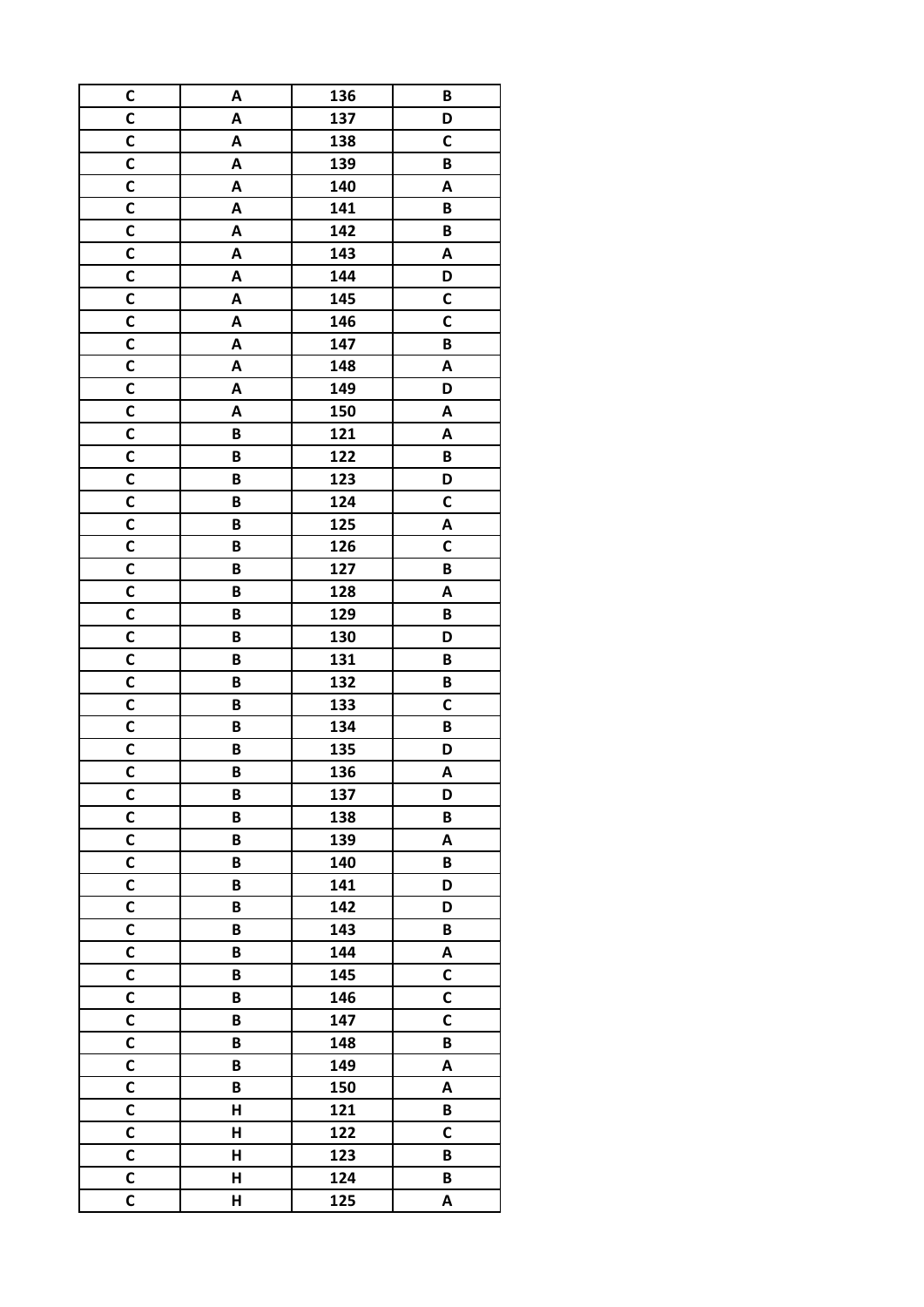| C                       | Н | 126 | A            |
|-------------------------|---|-----|--------------|
| C                       | H | 127 | A            |
| C                       | Н | 128 | $\mathsf c$  |
| $\mathbf c$             | H | 129 | B            |
| $\mathsf{C}$            | H | 130 | A            |
| C                       | Н | 131 | C            |
| $\mathbf c$             | H | 132 | A            |
| C                       | Н | 133 | A            |
| $\mathsf{C}$            | H | 134 | B            |
| $\mathbf c$             | H | 135 | A            |
| $\mathsf{C}$            | Н | 136 | D            |
| $\mathsf{C}$            | Н | 137 | Α            |
| C                       | Н | 138 | B            |
| $\mathbf c$             | H | 139 | A            |
| C                       | Н | 140 | C            |
| C                       | H | 141 | A            |
| $\mathbf c$             | Н | 142 | A            |
| $\mathsf{C}$            | H | 143 | A            |
| $\mathbf c$             | H | 144 | D            |
| C                       | Н | 145 | В            |
| $\mathbf c$             | H | 146 | C            |
| C                       | H | 147 | B            |
| C                       | H | 148 | B            |
| $\mathbf c$             | H | 149 | C            |
|                         |   |     |              |
| C<br>$\mathbf c$        | Н | 150 | C            |
|                         | N | 121 | C            |
| C                       | N | 122 | A            |
| $\mathsf{C}$            | N | 123 | D            |
| $\mathsf{C}$            | N | 124 | $\mathsf{C}$ |
| C                       | N | 125 | C            |
| $\overline{\mathsf{c}}$ | N | 126 | B            |
| C                       | N | 127 | A            |
| C                       | N | 128 | B            |
| C                       | N | 129 | A            |
| C                       | N | 130 | C            |
| $\mathbf c$             | N | 131 | D            |
| $\mathsf{C}$            | N | 132 | D            |
| C                       | N | 133 | C            |
| C                       | N | 134 | A            |
| $\overline{\mathsf{c}}$ | N | 135 | A            |
| C                       | N | 136 | $\mathsf{C}$ |
| $\mathsf{C}$            | N | 137 | B            |
| $\mathsf{C}$            | N | 138 | D            |
| C                       | N | 139 | B            |
| $\mathbf c$             | N | 140 | A            |
| C                       | N | 141 | C            |
| $\mathsf{C}$            | N | 142 | B            |
| $\mathsf{C}$            | N | 143 | A            |
| C                       | N | 144 | C            |
| $\overline{\mathsf{c}}$ | N | 145 | D            |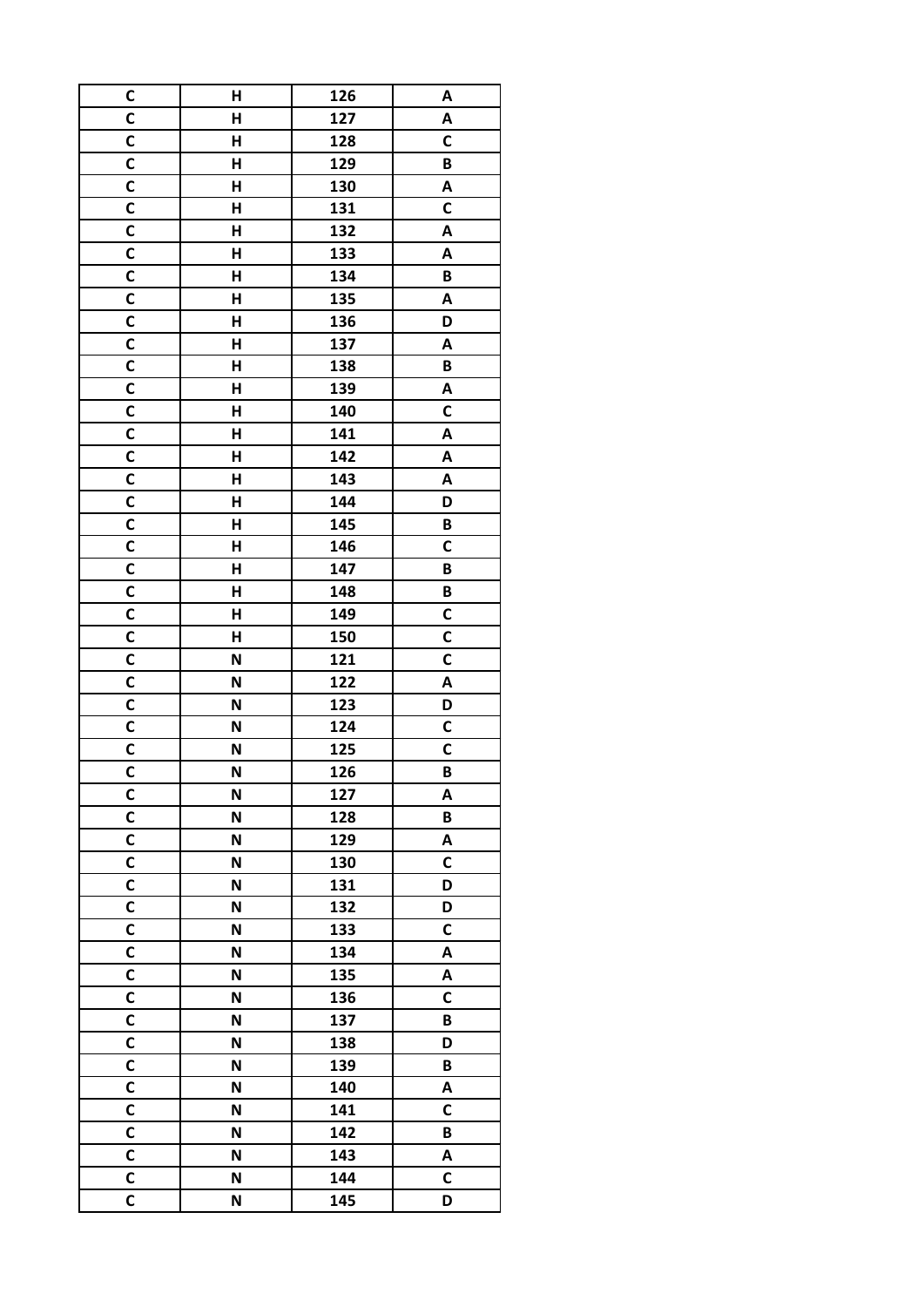| C           | N | 146        | B            |
|-------------|---|------------|--------------|
| C           | N | 147        | A            |
| C           | N | 148        | A            |
| C           | N | 149        | D            |
| $\mathbf c$ | N | 150        | D            |
| D           |   | 001        | D            |
| D           |   | 002        | B            |
| D           |   | 003        | D            |
| D           |   | 004        | C            |
| D           |   | 005        | Α            |
| D           |   | 006        | A            |
| D           |   | 007        | B            |
| D           |   | 008        | D            |
| D           |   | 009        | C            |
| D           |   | 010        | C            |
| D           |   | 011        | D            |
| D           |   | 012        | B            |
| D           |   | 013        | A, B, D      |
| D           |   | 014        | C            |
| D           |   | 015        | B            |
| D           |   | 016        | B            |
| D           |   | 017        | D            |
| D           |   | 018        | D            |
| D           |   | 019        | Α            |
| D           |   | 020        | D            |
| D           |   | 021        | $\mathsf{C}$ |
| D           |   | 022        | B            |
| D           |   | 023        | D            |
| D           |   | 024        | B            |
|             |   |            |              |
| D<br>D      |   | 025<br>026 | B<br>A       |
|             |   |            |              |
| D           |   | 027        | B<br>B       |
| D           |   | 028        |              |
| D           |   | 029        | A            |
| D           |   | 030        | Α            |
| D           |   | 031        | $\mathsf{C}$ |
| D           |   | 032        | Α            |
| D           |   | 033        | Α            |
| D           |   | 034        | D            |
| D           |   | 035        | $\mathsf{C}$ |
| D           |   | 036        | B            |
| D           |   | 037        | $\mathsf{C}$ |
| D           |   | 038        | B            |
| D           |   | 039        | C            |
| D           |   | 040        | D            |
| D           |   | 041        | A            |
| D           |   | 042        | $\mathsf{C}$ |
| D           |   | 043        | A            |
| D           |   | 044        | $\mathsf{C}$ |
| D           |   | 045        | A            |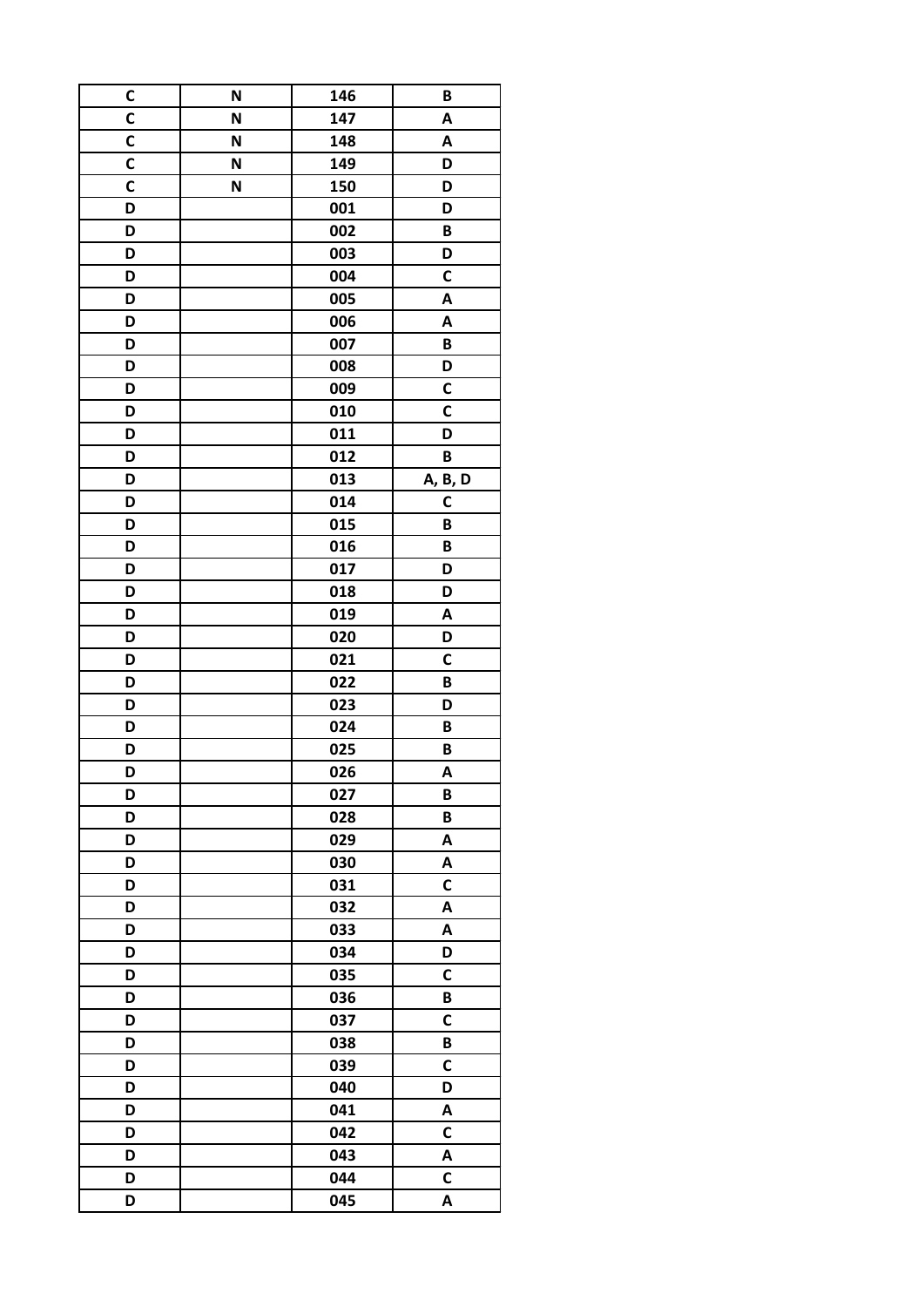| D | 046 | C            |
|---|-----|--------------|
| D | 047 | B            |
| D | 048 | B            |
| D | 049 | D            |
| D | 050 | $\mathsf{C}$ |
| D | 051 | Α            |
| D | 052 | B            |
| D | 053 | C            |
| D | 054 | A            |
| D | 055 | D            |
| D | 056 | D            |
| D | 057 | $\mathsf{C}$ |
| D | 058 | D            |
| D | 059 | A            |
| D | 060 | A            |
| D | 061 | $\mathsf{C}$ |
| D | 062 | D            |
| D | 063 | $\mathsf{C}$ |
| D | 064 | B            |
| D | 065 | D            |
| D | 066 | D            |
| D | 067 | A            |
| D | 068 | A            |
| D | 069 | B            |
| D | 070 | C            |
| D | 071 | B            |
| D | 072 | B            |
| D | 073 | D            |
| D | 074 | $\mathsf{C}$ |
| D | 075 | $\mathbf c$  |
| D | 076 | B            |
| D | 077 | $\mathbf C$  |
| D | 078 | B            |
| D | 079 | $\mathsf{C}$ |
| D | 080 | B            |
| D | 081 | C            |
| D | 082 | D            |
| D | 083 | D            |
| D | 084 | B            |
| D | 085 | $\mathbf c$  |
| D | 086 | $\mathsf{C}$ |
| D | 087 | A            |
| D | 088 | $\mathsf{C}$ |
| D | 089 | A            |
| D | 090 | D            |
| D | 091 | D            |
| D | 092 | A            |
| D | 093 | D            |
| D | 094 | B            |
| D | 095 | B            |
|   |     |              |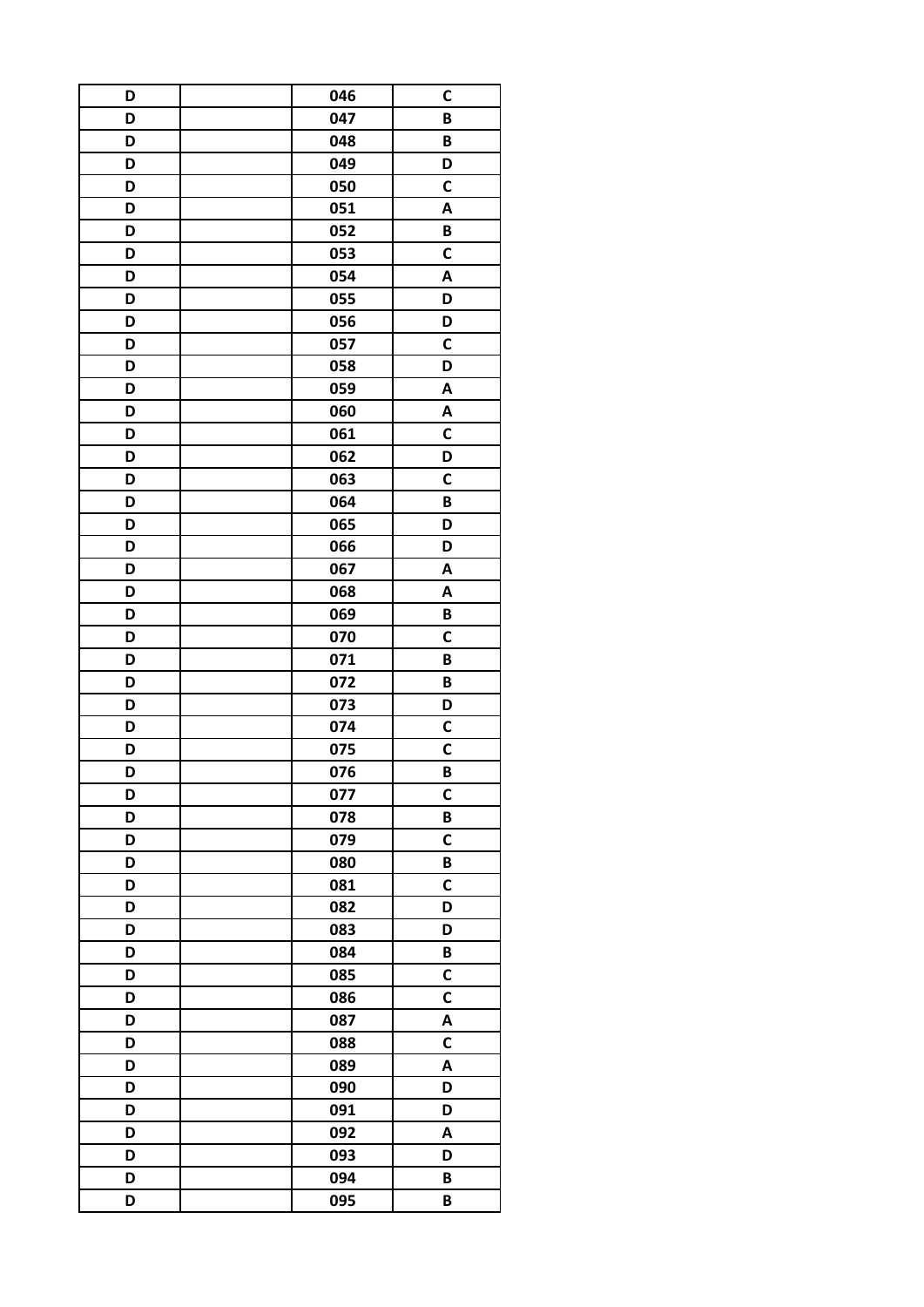| D |   | 096 | D            |
|---|---|-----|--------------|
| D |   | 097 | D            |
| D |   | 098 | D            |
| D |   | 099 | D            |
| D |   | 100 | $\mathsf{C}$ |
| D |   | 101 | D            |
| D |   | 102 | A            |
| D |   | 103 | C            |
| D |   | 104 | D            |
| D |   | 105 | $\mathsf{C}$ |
| D |   | 106 | D            |
| D |   | 107 | $\mathsf{C}$ |
| D |   | 108 | B            |
| D |   | 109 | A            |
| D |   | 110 | D            |
| D |   | 111 | B            |
| D |   | 112 | B            |
| D |   | 113 | D            |
| D |   | 114 | $\mathsf{C}$ |
| D |   | 115 | B            |
| D |   | 116 | D            |
| D |   | 117 | A            |
| D |   | 118 | B            |
| D |   | 119 | B            |
| D |   | 120 | B            |
| D | K | 121 | A            |
| D | К | 122 | C            |
| D | K | 123 | B            |
| D | K | 124 | B            |
|   |   |     |              |
| D | Κ | 125 | D            |
| D | K | 126 | C            |
| D | K | 127 | $\mathbf C$  |
| D | K | 128 | A            |
| D | K | 129 | A            |
| D | K | 130 | $\mathsf{C}$ |
| D | K | 131 | D            |
| D | K | 132 | D            |
| D | K | 133 | B            |
| D | Κ | 134 | $\mathsf{C}$ |
| D | K | 135 | D            |
| D | K | 136 | D            |
| D | K | 137 | A            |
| D | K | 138 | A            |
| D | K | 139 | B            |
| D | K | 140 | D            |
| D | Κ | 141 | A            |
| D | K | 142 | B            |
| D | K | 143 | D            |
| D | K | 144 | D            |
| D | K | 145 | C            |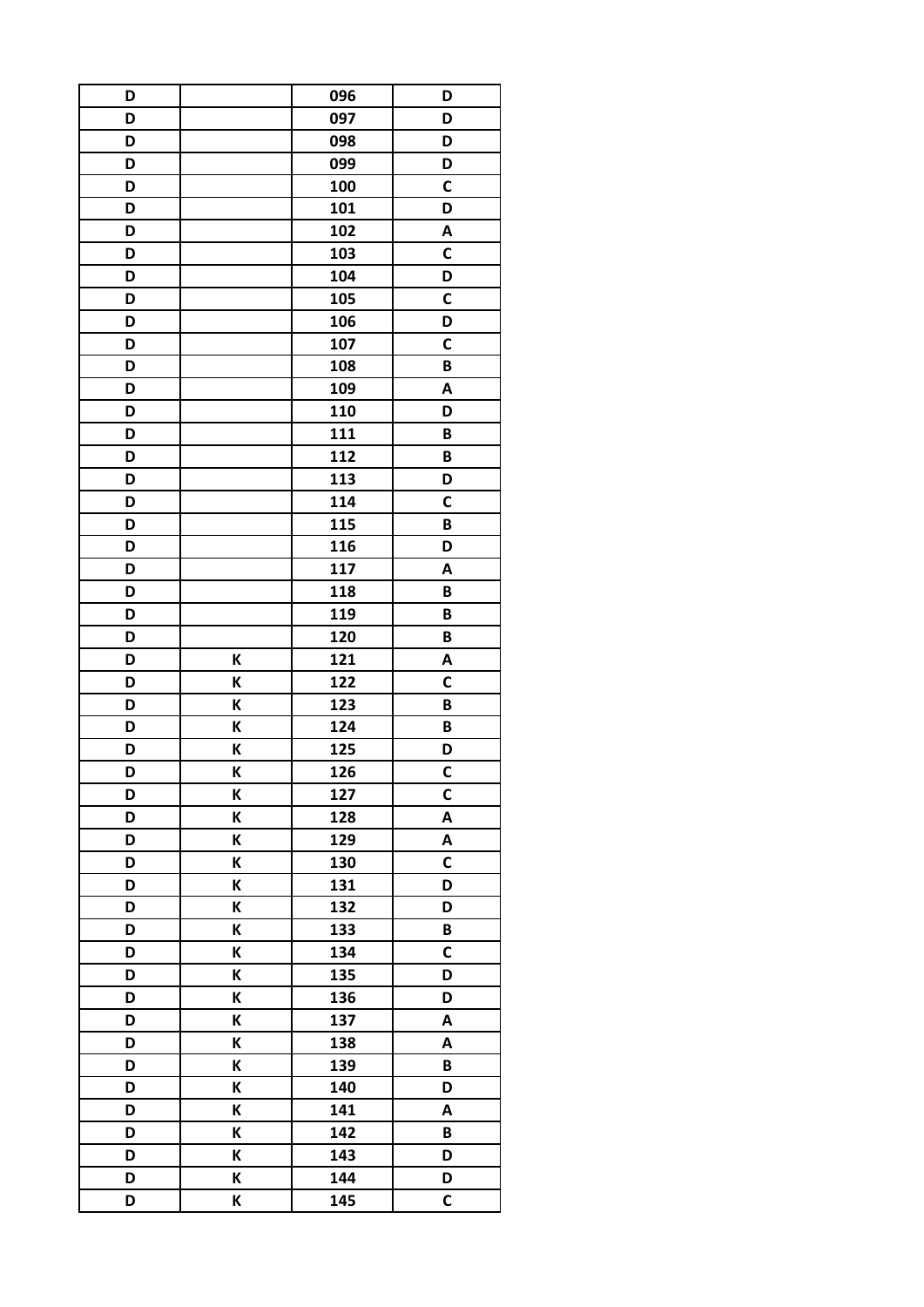| D | K | 146 | C            |
|---|---|-----|--------------|
| D | K | 147 | A            |
| D | Κ | 148 | B            |
| D | K | 149 | C            |
| D | Κ | 150 | D            |
| D | G | 121 | С            |
| D | G | 122 | $\mathbf c$  |
| D | G | 123 | C            |
| D | G | 124 | D            |
| D | G | 125 | D            |
| D | G | 126 | D            |
| D | G | 127 | C            |
| D | G | 128 | B            |
| D | G | 129 | D            |
| D | G | 130 | D            |
| D | G | 131 | D            |
| D | G | 132 | B            |
| D | G | 133 | C            |
| D | G | 134 | $\mathsf{C}$ |
| D | G | 135 | Α            |
| D | G | 136 | C            |
| D | G | 137 | B            |
| D | G | 138 | D            |
| D | G | 139 | D            |
| D | G | 140 | C            |
| D | G | 141 | $\mathbf c$  |
| D | G | 142 | B            |
| D | G | 143 | $\mathsf{C}$ |
| D | G | 144 | $\mathsf{C}$ |
| D | G | 145 | B            |
| D | G | 146 | B            |
| D | G | 147 | $\mathbf C$  |
| D | G | 148 | A            |
| D | G | 149 | D            |
| D | G | 150 | C            |
| D | A | 121 | B            |
| D | A | 122 | $\mathsf{C}$ |
| D | A | 123 | C            |
| D | A | 124 | D            |
| D | A | 125 | A, C         |
| D | A | 126 | B            |
| D | A | 127 | $\mathsf{C}$ |
| D | A | 128 | B            |
| D | A | 129 | D            |
| D | A | 130 | C            |
| D | A | 131 | B            |
| D | A | 132 | A            |
| D | A | 133 | B            |
| D | A | 134 | B            |
| D | A | 135 | A            |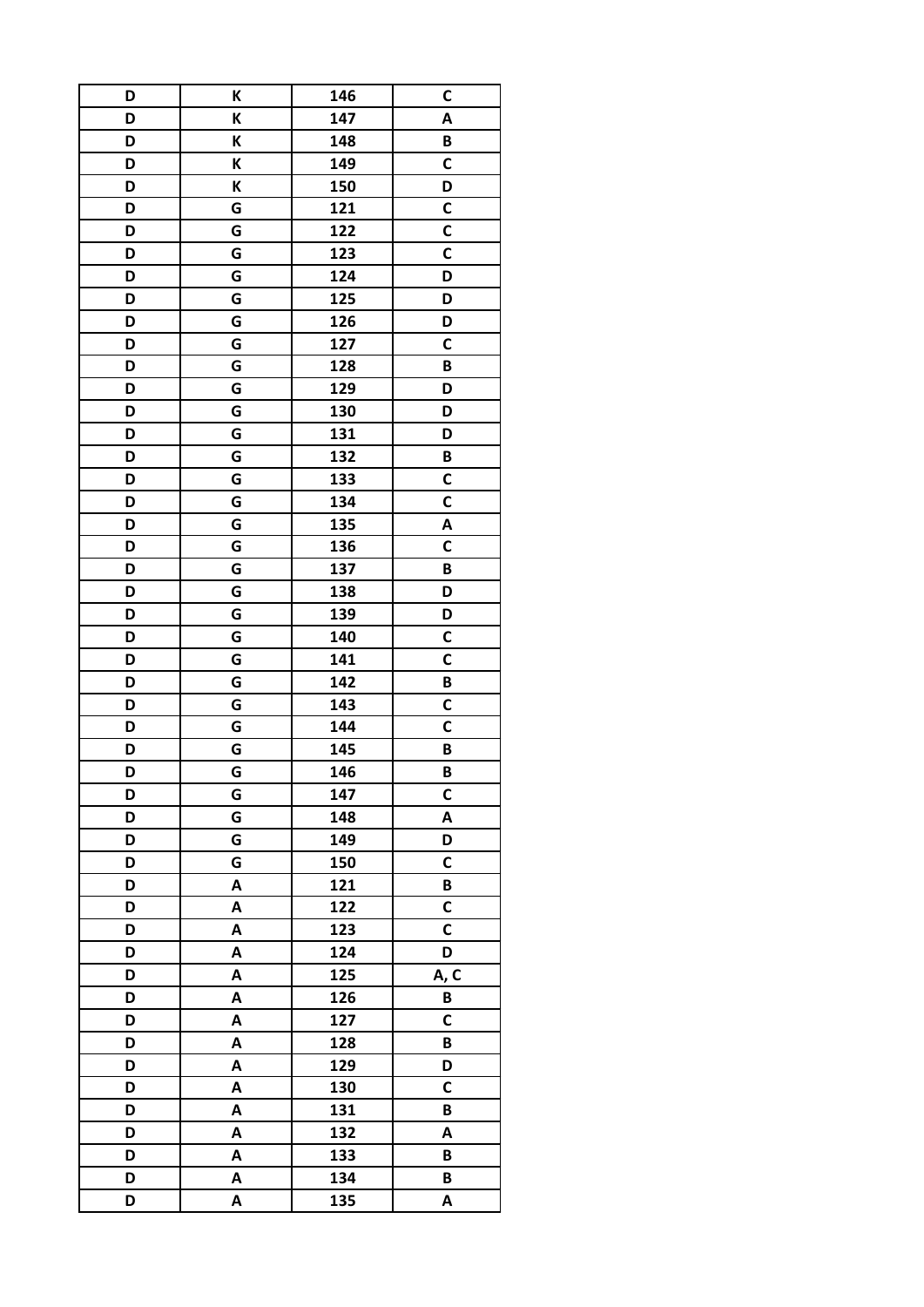| D | A | 136 | D            |
|---|---|-----|--------------|
| D | A | 137 | C            |
| D | A | 138 | C            |
| D | A | 139 | B            |
| D | Α | 140 | A            |
| D | A | 141 | D            |
| D | A | 142 | A            |
| D | A | 143 | B            |
| D | A | 144 | D            |
| D | A | 145 | C            |
| D | A | 146 | A            |
| D | A | 147 | $\mathsf{C}$ |
| D | A | 148 | B            |
| D | A | 149 | B            |
| D | A | 150 | A            |
| D | B | 121 | D            |
| D | B | 122 | A            |
| D | B | 123 | D            |
| D | B | 124 | B            |
| D | B | 125 | A            |
| D | B | 126 | B            |
| D | B | 127 | D            |
| D | B | 128 | D            |
|   |   |     |              |
| D | B | 129 | B            |
| D | B | 130 | A            |
| D | B | 131 | C            |
| D | B | 132 | C            |
| D | B | 133 | $\mathsf{C}$ |
| D | B | 134 | B            |
| D | B | 135 | A            |
| D | B | 136 | A            |
| D | B | 137 | A            |
| D | B | 138 | B            |
| D | B | 139 | D            |
| D | B | 140 | $\mathsf{C}$ |
| D | B | 141 | A            |
| D | B | 142 | C            |
| D | B | 143 | B            |
| D | B | 144 | A            |
| D | B | 145 | B            |
| D | B | 146 | D            |
| D | B | 147 | B            |
| D | B | 148 | B            |
| D | B | 149 | C            |
| D | B | 150 | B            |
| D | Н | 121 | D            |
| D | H | 122 | A            |
| D | Н | 123 | B            |
| D | Н | 124 | A            |
| D | H | 125 | $\mathsf{C}$ |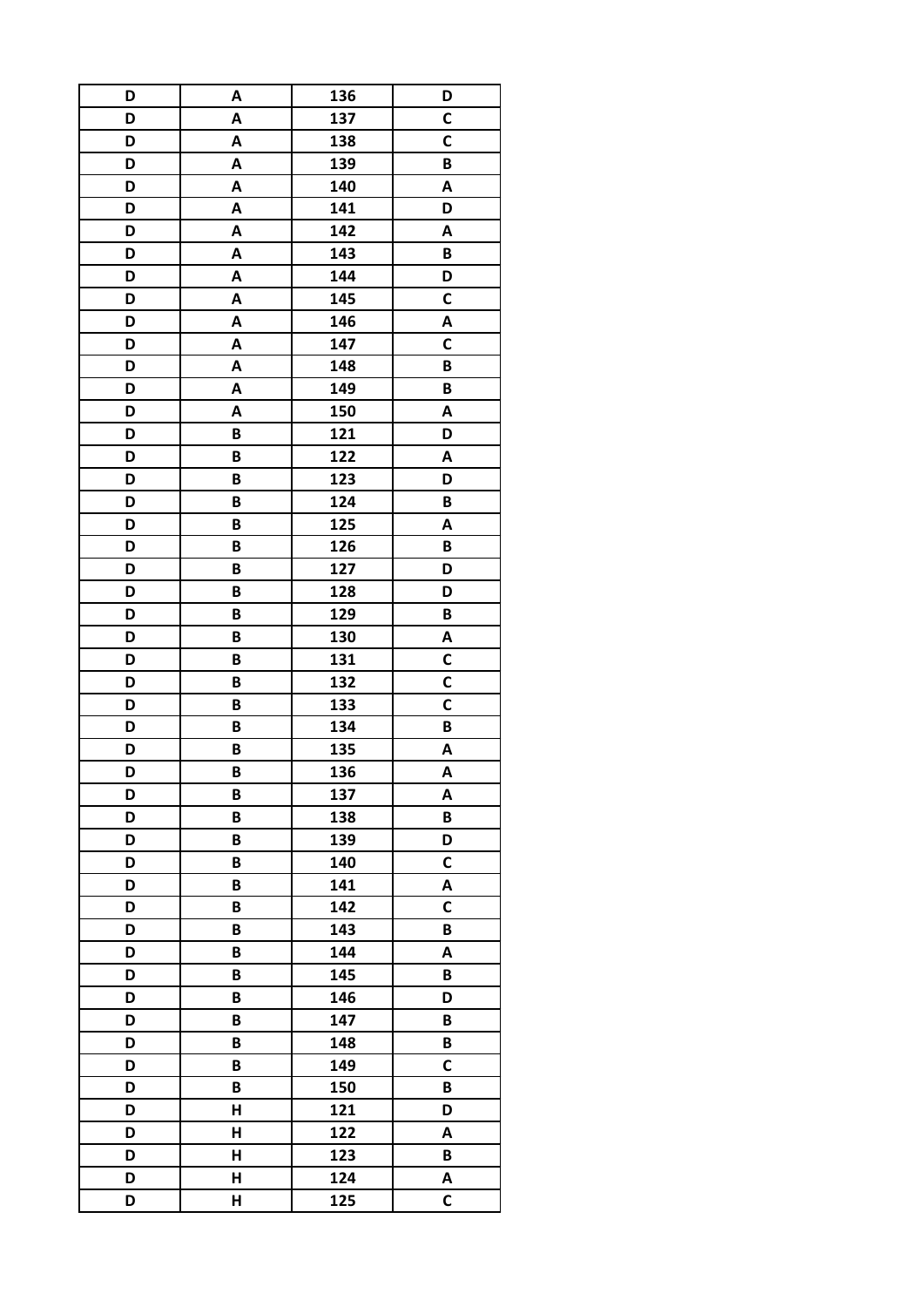| D | Н | 126 | A            |
|---|---|-----|--------------|
| D | H | 127 | A            |
| D | Н | 128 | A            |
| D | H | 129 | D            |
| D | H | 130 | B            |
| D | Н | 131 | C            |
| D | Н | 132 | B            |
| D | Н | 133 | B            |
| D | H | 134 | C            |
| D | Н | 135 | C            |
| D | Н | 136 | B            |
| D | Н | 137 | $\mathsf c$  |
| D | Н | 138 | B            |
| D | H | 139 | B            |
| D | Н | 140 | A            |
| D | H | 141 | A            |
| D | Н | 142 | A            |
| D | H | 143 | $\mathsf{C}$ |
| D | H | 144 | B            |
| D | Н | 145 | A            |
| D | H | 146 | C            |
| D | H | 147 | Α            |
| D | H | 148 | A            |
|   | H | 149 |              |
| D |   |     | B            |
| D | Н | 150 | Α            |
| D | N | 121 | A            |
| D | N | 122 | C            |
| D | N | 123 | D            |
| D | N | 124 | B            |
| D | N | 125 | A            |
| D | N | 126 | A            |
| D | N | 127 | D            |
| D | N | 128 | D            |
| D | N | 129 | C            |
| D | N | 130 | A            |
| D | N | 131 | D            |
| D | N | 132 | $\mathsf{C}$ |
| D | N | 133 | $\mathsf{C}$ |
| D | N | 134 | B            |
| D | N | 135 | A            |
| D | N | 136 | B            |
| D | N | 137 | A            |
| D | N | 138 | $\mathsf c$  |
| D | N | 139 | D            |
| D | N | 140 | D            |
| D | N | 141 | C            |
| D | N | 142 | A            |
| D | N | 143 | A            |
| D | N | 144 | $\mathsf{C}$ |
| D | N | 145 | B            |